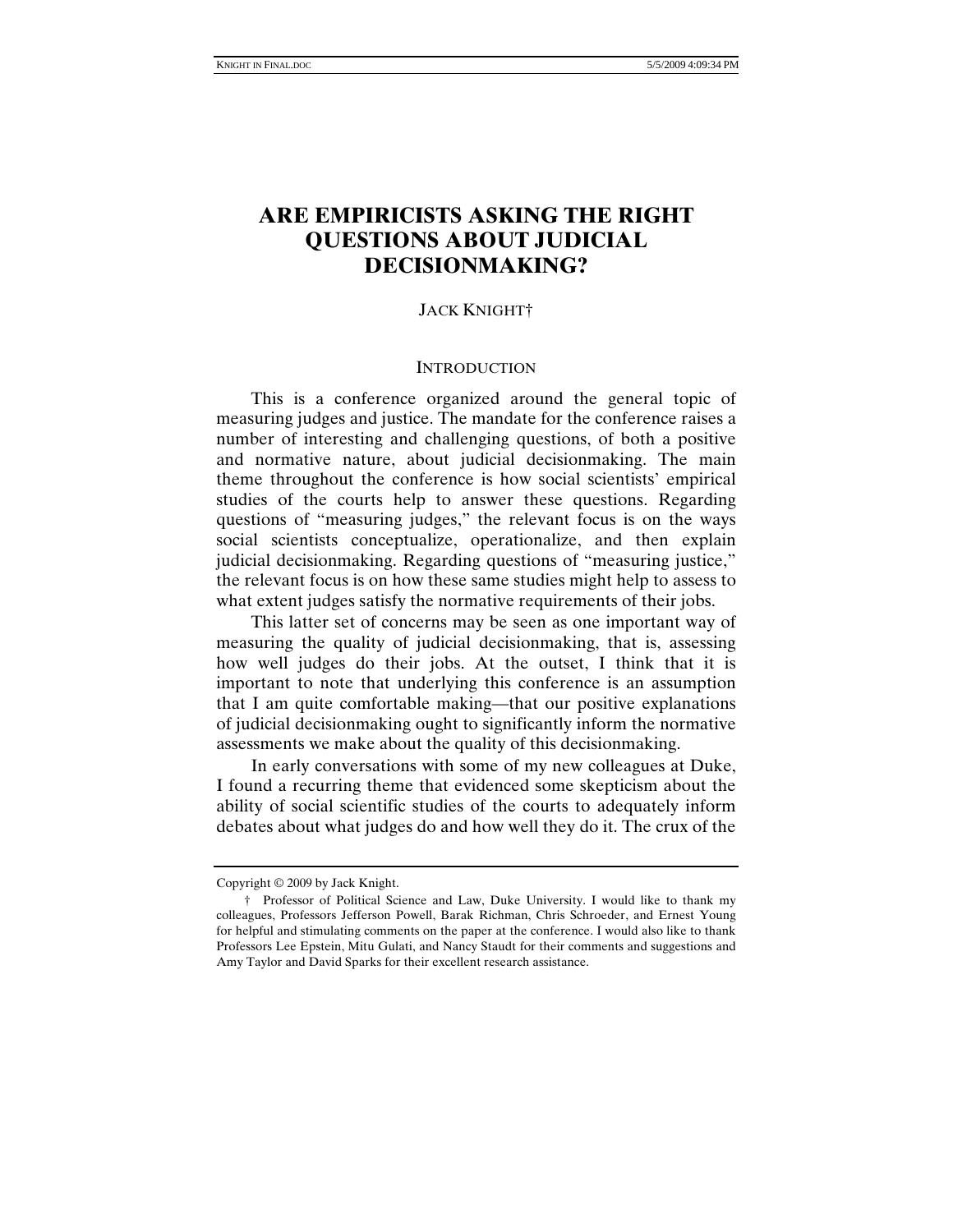skepticism seems to rest, in large part, on the question of whether empirical studies of the courts accurately capture the main concerns and primary activities of judges.

In *The Choices Justices Make*<sup>1</sup> Professor Lee Epstein and I specifically addressed the question of whether or not social science accounts of the courts accurately model and thus explain the primary elements of judicial decisionmaking.<sup>2</sup> There we set out an account of the Supreme Court as a group of nine judges who make strategic decisions that are motivated by a wide range of preferences, values, and commitments. Their strategic decisions are defended and justified by an array of normative and legal sources, and are proffered within a complex institutional context. We defended what has since become the widely held view (at least in the social sciences) that the Justices often make new law and, in fact, do so consciously and intentionally. We argued that the Justices are fundamentally concerned about influencing the substantive content of legal rules and standards.<sup>3</sup> One important implication of this argument is that the task of explicating the influential role of the Justices is a necessary feature of any adequate explanation of the evolution of the law in a democratic society like the United States.

Professor Epstein and I argued at the time that this conception of the role of the Court had important implications for how social scientists studied judicial decisionmaking. More specifically, we argued that empirical studies of judicial decisionmaking had focused too narrowly on the disposition of the case, on the final vote on the merits: "a lesson—if not the lesson—of this volume is that explorations of the Supreme Court should not begin and end with examinations of the vote, as they have for so many years. Rather, we must explore the range of choices that contribute to the development of law."4 We recommended that the focus be on a more general examination of the various mechanisms by which the Justices affect the development of the law:

What it suggests is that research building on *Choices* should attempt to explain discrete choices, but that we would be disappointed if that is all our work generated—studies designed to explain the decision to accommodate or bargain or to persuade or to vote in a particular

 <sup>1.</sup> LEE EPSTEIN & JACK KNIGHT, THE CHOICES JUSTICES MAKE (1998).

<sup>2</sup>*. Id.* at 184–86.

<sup>3</sup>*. Id.* at 11–12, 22–55.

<sup>4</sup>*. Id.* at 185.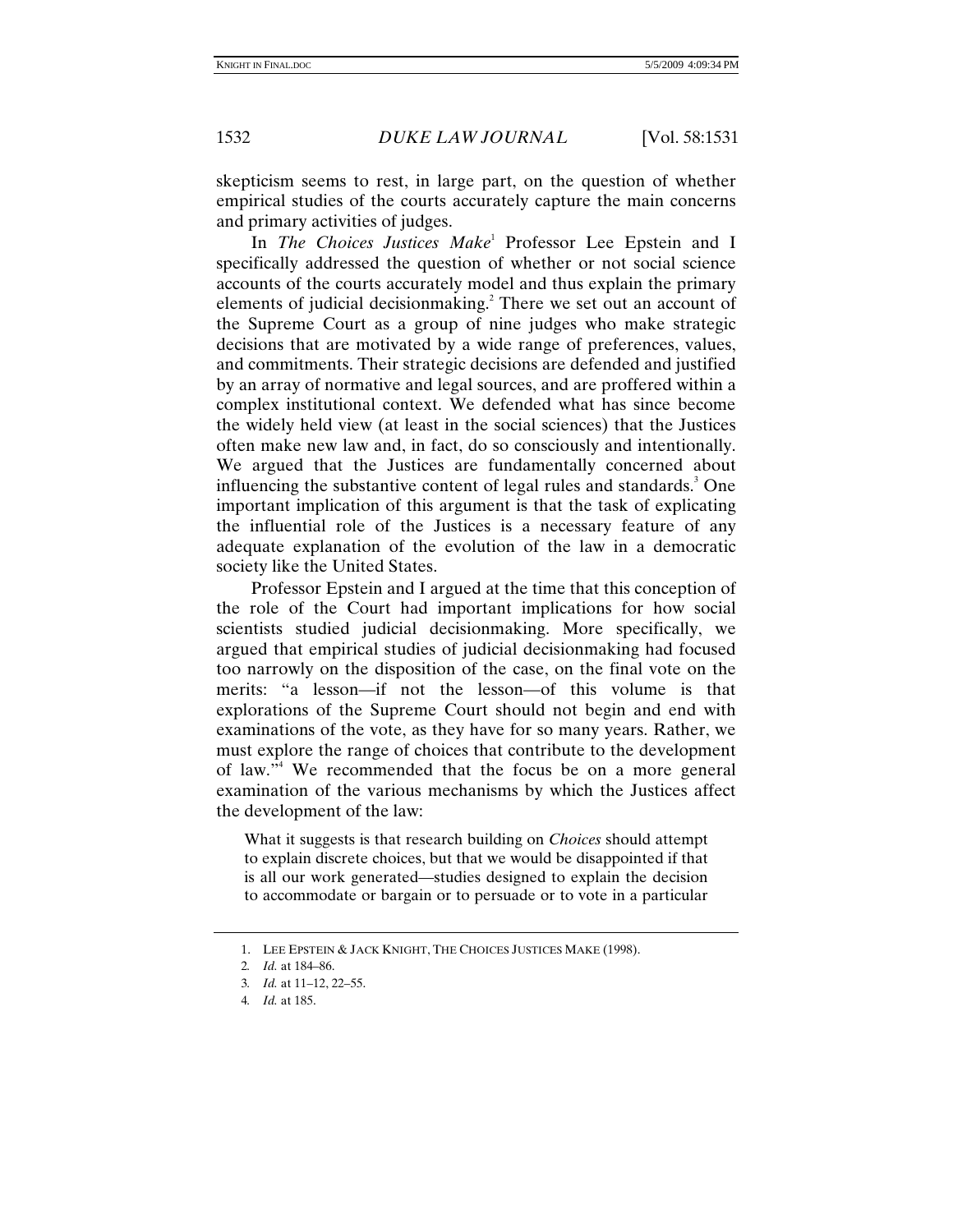way and so on. We hope that future scholarship does not lose sight of the ultimate goal: to understand how these choices come together to explain the substantive content of law.<sup>5</sup>

And central to this more general examination would be a broader conception of the elements of judicial choice—dispositional votes, for sure, but also those aspects of the opinions accompanying the votes, the arguments in support of their votes that communicated what the Justices themselves intended the substantive implications of their decisions to be in the future. For, on the strategic account that we offered, these opinions are seen to have a significant effect on the evolution of the law.<sup>6</sup>

In this Article I use the recommendations that Professor Epstein and I set out in *The Choices Justices Make* as a starting point for a consideration of how well empirical studies of the courts address the issues of explanation and assessment raised by this conference. In doing so, I will propose ways in which future empirical research can be improved to better explain the dynamics of judicial decisionmaking. Specifically, I emphasize the central importance of judicial opinions for such explanations, a task that has been underappreciated and thus underdeveloped in the empirical literature. The task of crafting persuasive opinions plays a central role in two aspects of the decisionmaking process: the justification of the legitimacy of the decision and the establishment of new law.

First, I review the literature in the last ten years to see what questions social scientists are asking and to see what they take to be the important elements of judicial decisionmaking. Second, I offer a descriptive account of the practice of judicial decisionmaking. Third, I assess how well the present state of the literature captures this plausible conception of what judges actually do, a conception that is quite compatible with a strategic approach to judicial decisionmaking. Fourth, I reconsider our earlier recommendation by assessing the implications of the different ways of conceptualizing, operationalizing, measuring, and assessing judicial decisions.

This last task returns directly to the main themes of the conference. On the one hand, I assess the positive implications for social scientific explanations, focusing on the effects of different

<sup>5</sup>*. Id.*

<sup>6</sup>*. See id.* at 95–107 (discussing examples of strategic opinion writing); *id.* at 167–77 (examining the use of precedent in published opinions).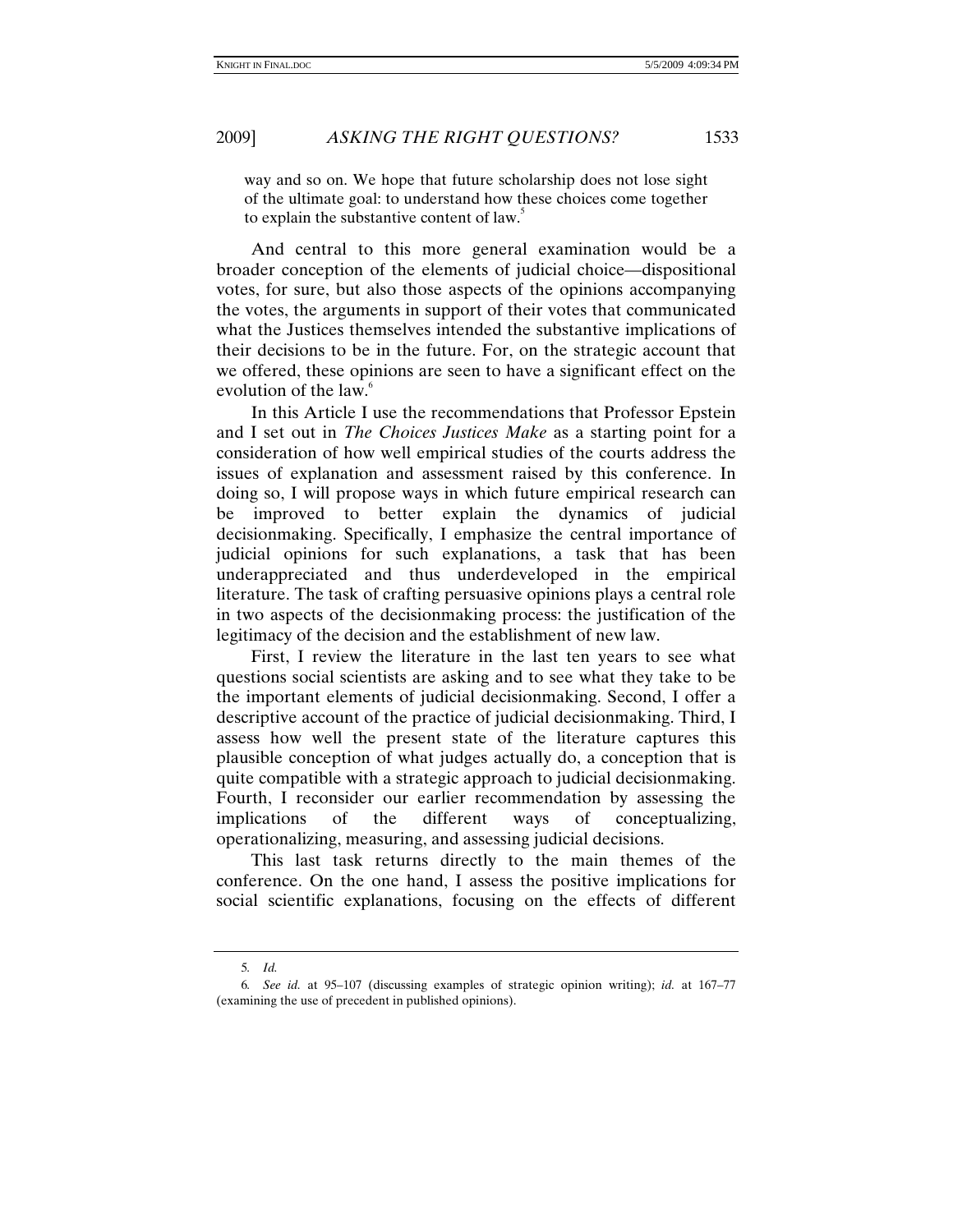conceptual and measurement choices on how well we can explain what judges actually do. On the other hand, I consider the normative implications for assessments of the quality of judicial decisionmaking and for recommendations for judicial reforms.

### I. RECENT DEVELOPMENTS IN THE LITERATURE

 Social scientists who study the courts employ an impressive array of statistical and mathematical approaches. This array has grown in variety and sophistication in the last decade. Although there are some scholars who employ the full range of approaches, most students of the courts focus primarily on one of two main approaches, employing either quantitative (statistical models with empirical data)<sup>7</sup> or formal theoretic (mathematical models) studies of judicial behavior.<sup>8</sup> One of the most striking features of this research is the way formal and empirical scholars have moved in different directions in terms of how they conceptualize judicial choice.

Empirical social scientists have been at the forefront of the study of judicial decisionmaking from the earliest days of this line of research. They engaged in the initial, and perhaps field-defining, debate in the literature: what causes, and thus explains, the most basic element of judicial decisionmaking—the vote on the merits? This was the classic conflict between the legal and attitudinal models. Put simply, under the legal model, judges make decisions based on what precedent dictated, whereas under the attitudinal model, judges' decisions are based on their own ideology, preferences, or values. From the perspective of the social scientists, the research strategy was to demonstrate that judicial decisions (1) could not be explained by precedent (in the sense that they were inconsistent with the dictates of precedent) and (2) were therefore better explained by the judge's personal values or preferences (in the sense that the direction of the judicial decision was highly correlated with some measure of judicial ideology). For the purposes of this analysis, the social scientists focused on the disposition of the case, the vote on the merits, as the

<sup>7</sup>*. See, e.g.*, Nancy Staudt, Barry Friedman & Lee Epstein, *On the Role of Ideological Homogeneity in Generating Consequential Constitutional Decisions*, 10 U. PA. J. CONST. L. 361, 378–84 (2008).

<sup>8</sup>*. See, e.g.*, Jeffrey R. Lax & Charles M. Cameron, *Bargaining and Opinion Assignment on the US Supreme Court*, 23 J.L. ECON. & ORG. 276, 280–92 (2007).

 <sup>9.</sup> JEFFREY A. SEGAL & HAROLD J. SPAETH, THE SUPREME COURT AND THE ATTITUDINAL MODEL REVISITED 110–14 (2002).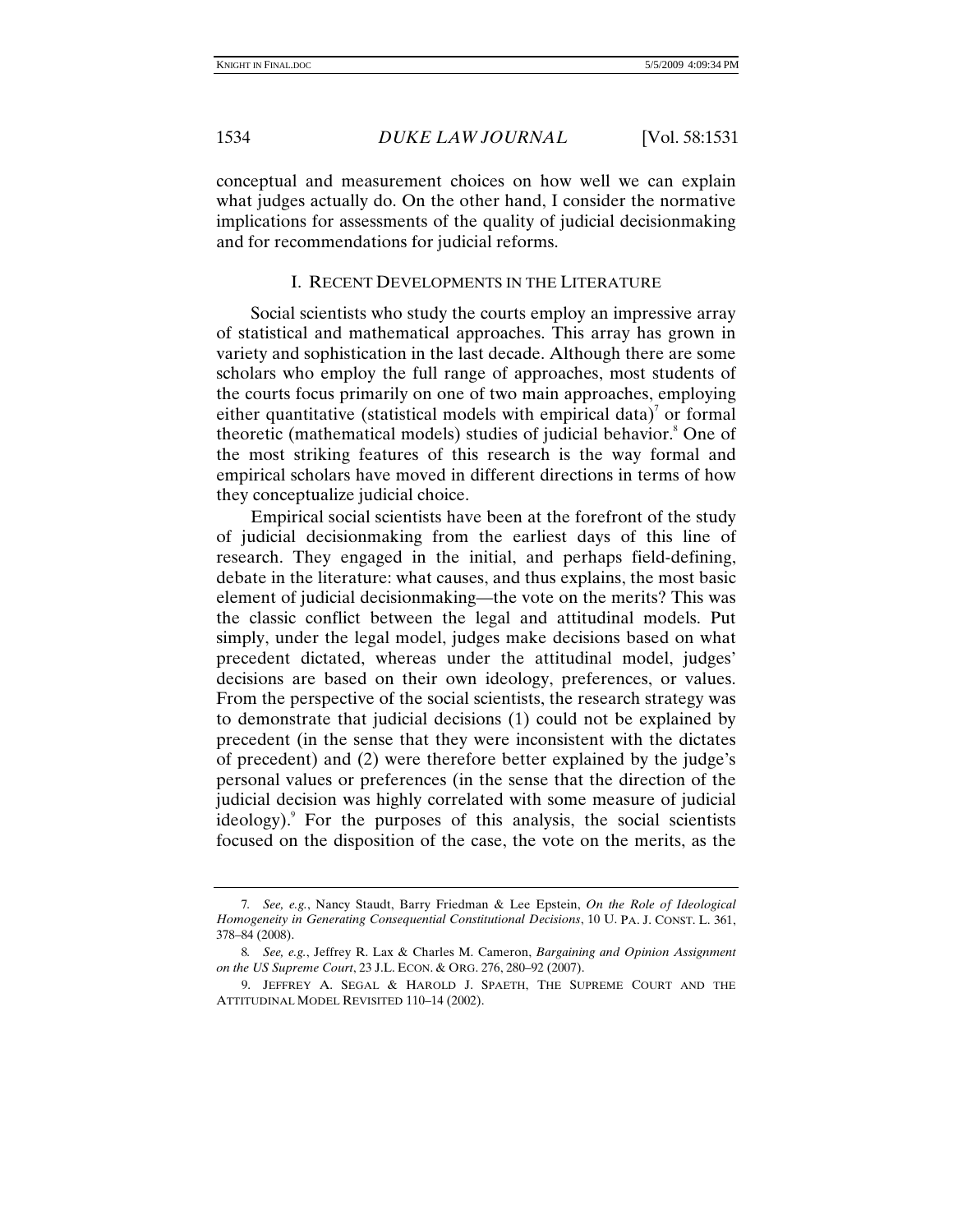relevant dependent variable. And for the purposes of assessing the attitudinal challenge to the legal model, the focus on votes was adequate to the task. It provided an important metric for measuring whether, and to what extent, judicial decisions were consistent with the legal model. Early research in the judicial politics field extended the analysis of the relative merits of the legal and attitudinal explanations of judicial decisions.<sup>10</sup>

The range of questions that form the basis of empirical studies of the courts dating back to the early debates is wide and impressive. Many studies have focused on other aspects of the judicial process. Topics such as agenda setting, the influence of amicus curiae briefs and oral argument, and the dynamics of collegial courts have received sustained attention by scholars.<sup>11</sup> Another important area of study has been the relationship between courts and other political actors. Some of the most interesting work has analyzed the influence of other actors on judicial choice, including both the other branches of government in the separation-of-powers framework and the public at large through the power of public opinion.<sup>12</sup> Many of these same topics remain on the agenda of empirical scholars.

Here it is important to note that, to the extent that judicial decisionmaking remains an important element of these various analyses, judicial choice is normally conceptualized as the dispositional vote. Thus, it is not surprising that considerable effort is still invested in measures and methods that seek to refine both measures of judicial ideology and case disposition. A 2006 analysis of

<sup>10</sup>*. See, e.g.*, LEE EPSTEIN & JOSEPH F. KOBYLKA, THE SUPREME COURT AND LEGAL CHANGE: ABORTION AND THE DEATH PENALTY 5–7 (1992); *see also* Saul Brenner & Marc Stier, *Retesting Segal and Spaeth's Stare Decisis Model*, 40 AM J. POL. SCI. 1036, 1039 (1996) (criticizing the Segal and Spaeth model concerning precedent and the role of *stare decisis* in judicial decisionmaking); Donald R. Songer & Stefanie A. Lindquist, *Not the Whole Story: The Impact of Justices' Values on Supreme Court Decision Making*, 40 AM J. POL. SCI. 1049, 1050 (1996) (same).

<sup>11</sup>*. See, e.g.*, Gregory A. Caldeira & John R. Wright, *Organized Interests and Agenda Setting in the U.S. Supreme Court*, 82 AM. POL. SCI. REV. 1109, 1110 (1988); Paul M. Collins Jr., *Lobbyists Before the U.S. Supreme Court: Investigating the Influence of Amicus Curiae Briefs*, 60 POL. RES. Q. 55, 55 (2007); Timothy R. Johnson, Paul J. Wahlbeck & James F. Spriggs, II, *The Influence of Oral Arguments on the U.S. Supreme Court*, 100 AM. POL. SCI. REV. 99, 99 (2006).

<sup>12</sup>*. See, e.g.*, William N. Eskridge, Jr., *Reneging on History? Playing the Court/Congress/President Civil Rights Game*, 79 CAL. L. REV. 613, 617 (1991); Charles H. Franklin & Liane C. Kosaki, *Republican Schoolmaster: The U.S. Supreme Court, Public Opinion, and Abortion*, 83 AM. POL. SCI. REV. 751, 751 (1989); Kevin T. McGuire & James A. Stimson, *The Least Dangerous Branch Revisited: New Evidence on Supreme Court Responsiveness to Public Preferences*, 66 J. POL. 1018, 1018 (2004).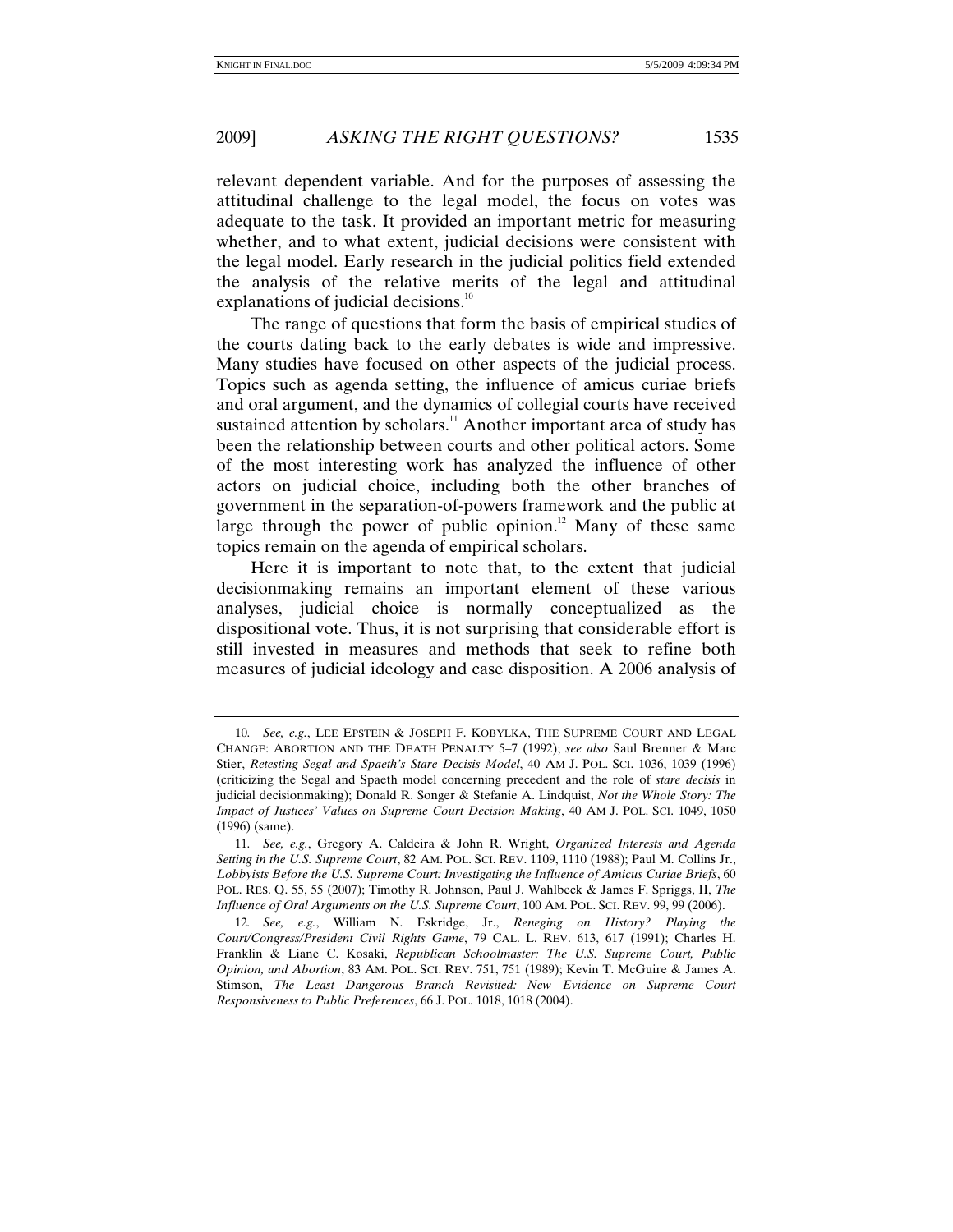tax law by Professors Epstein, Staudt and Wiedenbeck exemplifies the direction, as well as the sophistication, of this work.<sup>13</sup> In that article, the authors revisit the basic question of precedent versus preferences, but do so in the previously underanalyzed area of U.S. tax law. Most of the studies about the relative merits of the legal and attitudinal models were conducted using data sets drawn from the areas of constitutional law. One of the important contributions of the Epstein, Staudt and Wiedenbeck paper is that it moves the foundational debate to the area of economic activity, an area in which many have argued that judicial ideology will have a less important role to play in determining judicial choice.<sup>14</sup> In the course of their analysis, they demonstrate the complexity of the problem of discerning the effects of precedent and politics in this area of the law and propose some inventive methods for distinguishing the differing effects for different types of economic activities.<sup>15</sup> They conclude, contrary to common intuition, that ideology does play a role in explaining decisions (judgment for either the government or the  $t$ axpayer) in certain types of cases.<sup>16</sup>

This article is an exemplar of how a rich empirical analysis can continue to push the boundaries of our understanding of judicial decisionmaking while focusing on the dispositional vote. Compare this approach with the direction that formal theoretic research has gone in the last decade. Formal theorists who study the courts initially borrowed their analytical models from the research on legislative bodies. The models were standard spatial models that sought to analyze legislative votes as a function of the ideological distance between a legislator's ideal preference point and the utility point of the proposed piece of legislation under consideration. On this analysis, legislators voted for the alternatives that minimized the difference between their ideal preference points and the utility value of the alternatives. Early formal theoretic accounts of collegial courts basically imposed the spatial model framework on the U.S. Supreme Court and analyzed the dynamic of decisionmaking in terms of minimizing the policy differences between case outcomes and the

 <sup>13.</sup> Nancy Staudt, Lee Epstein & Peter Wiedenbeck, *The Ideological Component of Judging in the Taxation Context*, 84 WASH. U. L. REV. 1797, 1815–20 (2006).

 <sup>14.</sup> Neil M. Richards, *The Supreme Court Justice and "Boring" Cases*, 4 GREEN BAG 2D 401, 406 (2001); Daniel M. Schneider, *Empirical Research on Judicial Reasoning: Statutory Interpretation in Federal Tax Cases*, 31 N.M. L. REV. 325, 351 (2001).

 <sup>15.</sup> Staudt et al., *supra* note 13, at 1815–21.

<sup>16</sup>*. Id.* at 1821.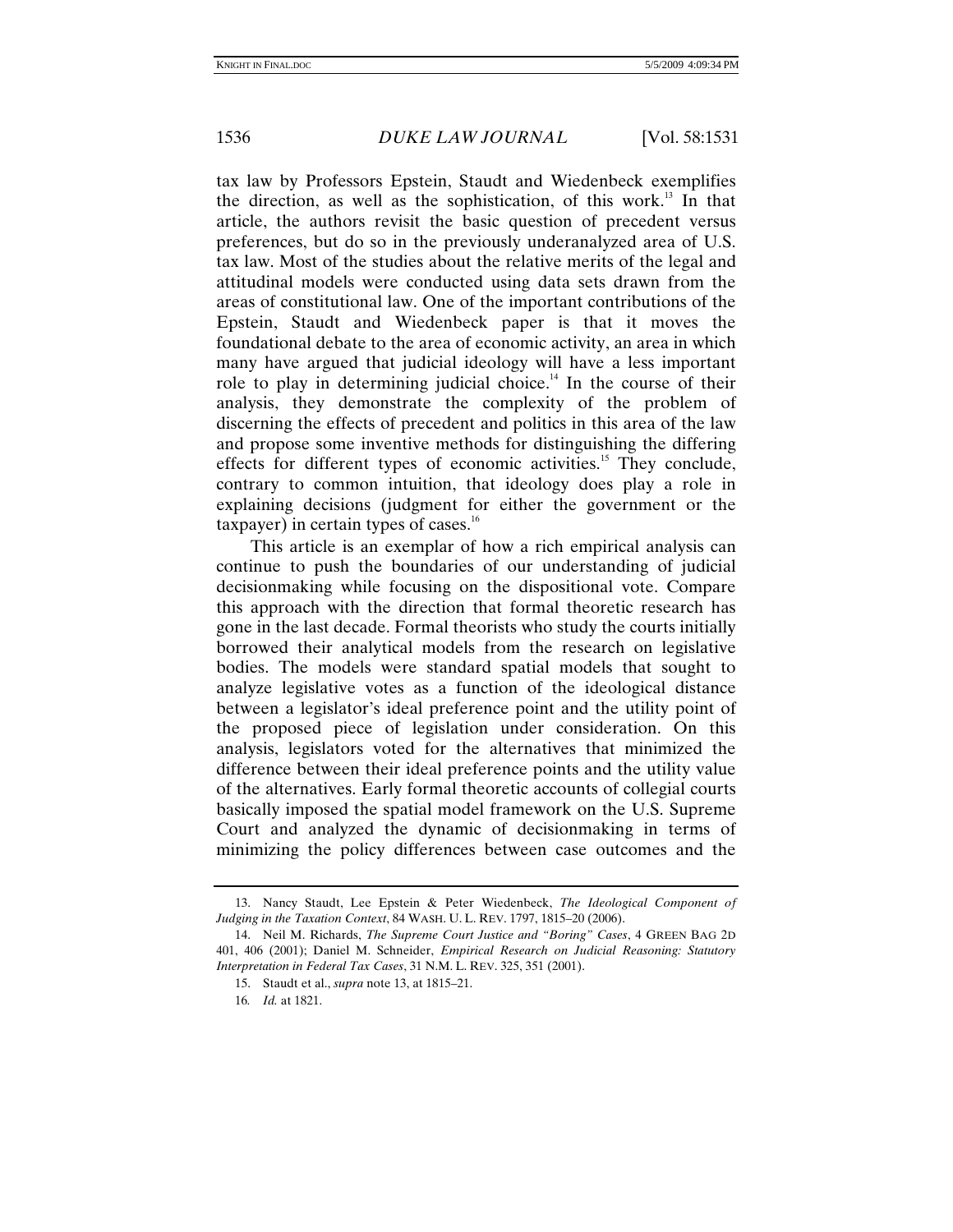2009] *ASKING THE RIGHT QUESTIONS?* 1537

ideal points of the Justices.<sup>17</sup> In these early studies judicial choices were operationalized, not as dispositional votes, but rather as measures of the substantive policy consequences of the decisions. This approach is still employed in a significant number of game theoretic analyses of the courts.

Some studies by formal theorists have refined the spatial models they employ to better characterize what they take to be the distinctive nature of judicial decisionmaking. A line of research that best exemplifies these changes builds on the early work of Professor Kornhauser and others.<sup>18</sup> The authors of these studies employ what they call a "case-space" approach to judicial decisionmaking. Here is how Professors Lax and Cameron characterized the approach:

Judicial decision making has unique characteristics that distinguish it from decision making in legislative settings. In particular, judges resolve legal disputes; that is, they decide cases, which present themselves as bundles of facts (fact patterns). Depending on the facts presented in the case, the judge determines the case's disposition (typically a dichotomous judgment) according to a rule. When appellate courts address judicial policy, they typically do so in opinions that modify existing legal rules or create new ones, perhaps to accommodate new factual situations. Thus, judge-created rules embody the content of judicial policy, and bargaining over judicial policy on collegial courts typically involves bargaining over the content of legal rules.<sup>19</sup>

They use this analytical framework to explain judicial decisions primarily as a function of the effect that their decision will have on the content of the rule that will be established and, secondarily as a function of the effect on the disposition of the case. In doing so, the

 <sup>17.</sup> For a review of this literature, see THOMAS H. HAMMOND, CHRIS W. BONNEAU & REGINALD S. SHEEHAN, STRATEGIC BEHAVIOR AND POLICY CHOICE ON THE U.S. SUPREME COURT 6 (2005).

<sup>18</sup>*. See, e.g.*, Jonathan P. Kastellec, *Panel Composition and Judicial Compliance on the US Courts of Appeals*, 23 J.L. ECON. & ORG. 421, 423 (2007) (considering the relationship between the rulings of circuit court panels and the Supreme Court in gauging compliance with legal rules); Lewis A. Kornhauser, *Modeling Collegial Courts II: Legal Doctrine*, 8 J.L. ECON. & ORG. 441, 467 (1992) (concluding that issue-by-issue adjudication, rather than case-by-case adjudication, requires judges to respect the doctrinal choice they made in prior cases); Lax  $\&$ Cameron, *supra* note 8, at 277 (examining how judges' crafting of legal opinions relates to their policy and doctrinal goals); Pablo T. Spiller & Matthew L. Spitzer, *Where is the Sin in Sincere? Sophisticated Manipulation of Sincere Judicial Voters (With Applications to Other Voting Environments)*, 11 J.L. ECON. & ORG. 32, 34–35 (1995) (finding that judges write opinions partly anticipating the reactions of the other governmental branches).

 <sup>19.</sup> Lax & Cameron, *supra* note 8, at 280 (footnote omitted).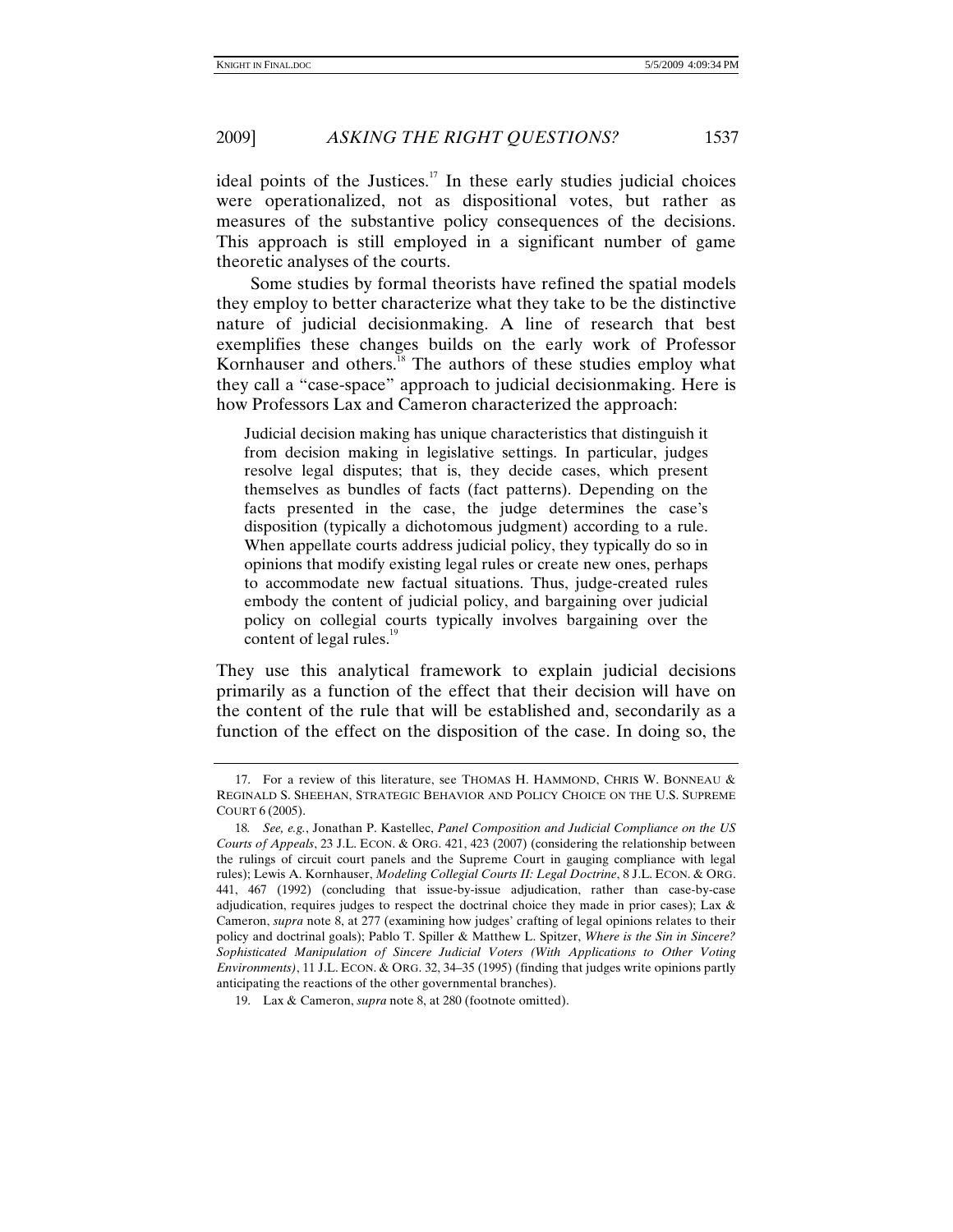formal theoretic scholars conceptualize the judicial choice as a decision about the substantive content of the opinion that accompanies, and justifies, the disposition of the case.

The difference in how the two approaches conceptualize the object of judicial decisionmaking is that empiricists emphasize disposition whereas formal theorists emphasize the substantive content of the rule that emerges from the opinion. Although I acknowledge that such stark distinctions are always open to the challenge of an exception, I think that this claim does a good job of capturing the general state of the literature. So, why the difference? This disagreement may have a number of sources. First, this may be a basic disagreement about what judges actually do. Second, this may be merely a disagreement about emphasis, about what is most important about what judges do. Third, it may be a disagreement about what social scientists can best explain about judicial decisionmaking.

The first two possible sources of difference should be amenable to comparison with a plausible account of the actual practice of judicial decisionmaking. I will take this up in Part II. Setting out this plausible account enables me to discuss the question of whether the difference in emphasis on votes or substantive opinions really matters and, if so, how much and for what kinds of questions and concerns.

The third potential source of disagreement cannot be resolved by reference to an account of judicial practice. Rather, it is a disagreement about what is in the realm of what social scientists can do and do well, and what is part of the comparative advantage of the social scientist. The formal theoretic emphasis on the substantive content of the rule seeks to capture an important aspect of what Professor Epstein and I recommended in *Choices*. But the attention to substantive content has remained almost completely at the level of theory. To my knowledge there have not been any serious efforts to translate the results of the case-space analyses into an empirically meaningful research agenda. I will return to this point when I consider what social scientists can do in this regard. It is equally important, however, that in the last few years the overwhelming majority of empiricists have not incorporated other elements of judicial reasoning and substantive argumentation into their analyses in a systematic way.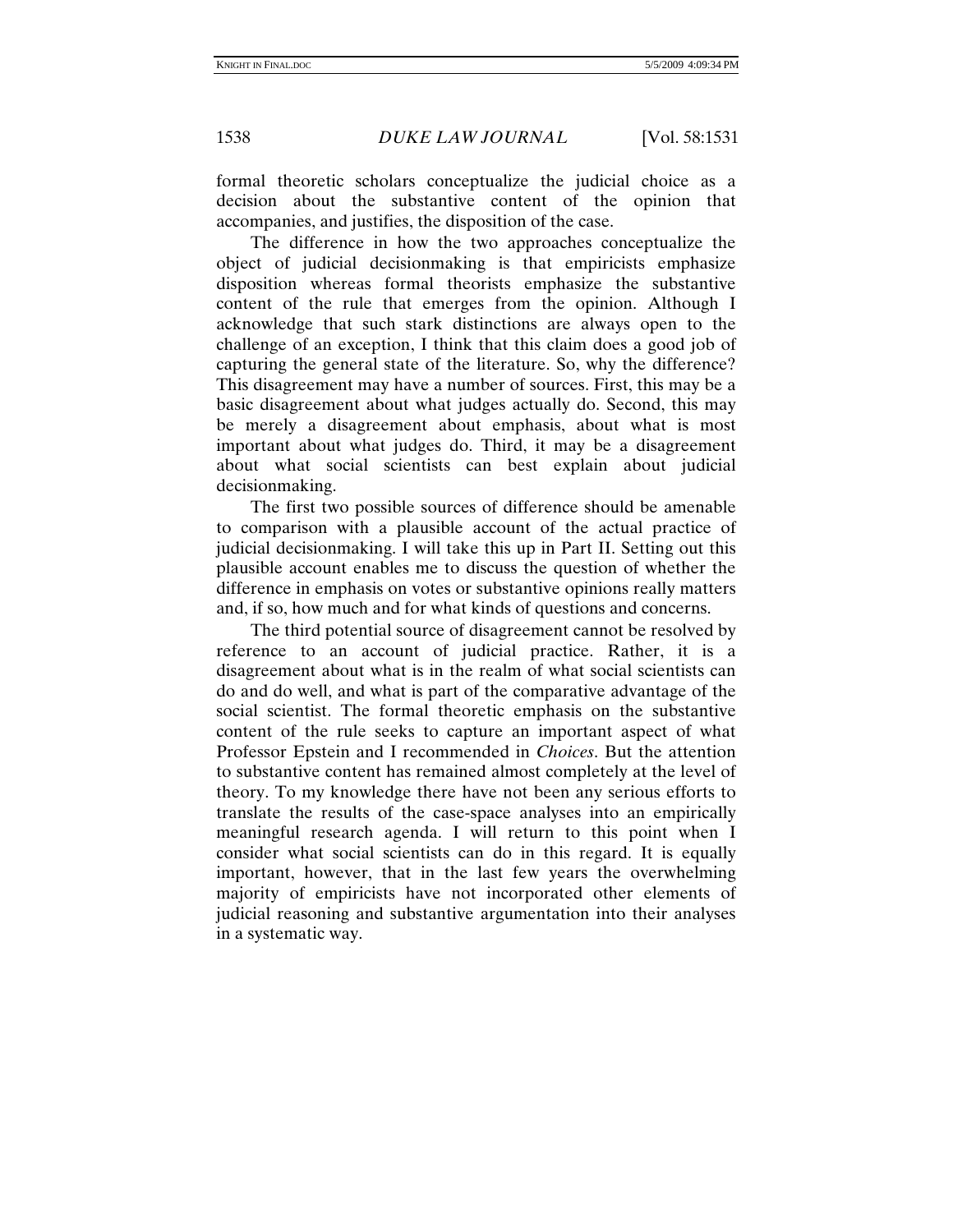### II. THE PRACTICE OF JUDICIAL DECISIONMAKING

What do judges actually do? What are the important elements of the process of making a decision in a case? And what are the resources that judges use in the process of making those decisions? These are very complicated questions that warrant a much longer and detailed discussion than I can offer here. But it would be helpful to have a general sketch of the practice of judicial decisionmaking as a comparative referent for answering questions about the quality of social scientific research on the courts. Such a referent would allow making some kind of informed assessment about how well the existing research conceptualizes judicial decisionmaking and how well it identifies the important elements of the decisionmaking process.

Judge Richard Posner<sup>20</sup> offers an account of judicial decisionmaking that is appropriate to my purposes here. This account is not uncontroversial for it challenges some of the common understandings offered by many other judges as to what motivates them and how they go about arriving at their decisions. And at the same time, it resists aligning too closely with any of the number of theoretical models in both the social sciences and jurisprudential literature that purport to set out *the* answer to the question of what determines judicial choice.

It offers, instead, a general framework for conceptualizing the task of judicial decisionmaking that I think is helpful for analyzing the practice of courts *even if* one rejects the more substantive claims that Judge Posner makes about the pragmatic nature of judicial choice. By this, I mean the following. The framework I present identifies categories of factors that one must account for when describing and explaining what judges do. Judge Posner's account identifies three categories that are especially relevant to the discussions at this conference: (1) the causal factors that influence the judge's decision, (2) the reasoning process by which the decision is made, and (3) the relevance of the judicial opinion.

Particular accounts of what judges do and thus particular explanations of judicial decisionmaking will offer different and often competing ways of thinking about the relevance of these factors. For example, proponents of the traditional legal model can define the substantive content of the framework in such a way as to develop an account of judges who are motivated by precedent and who craft

 <sup>20.</sup> RICHARD A. POSNER, HOW JUDGES THINK (2008).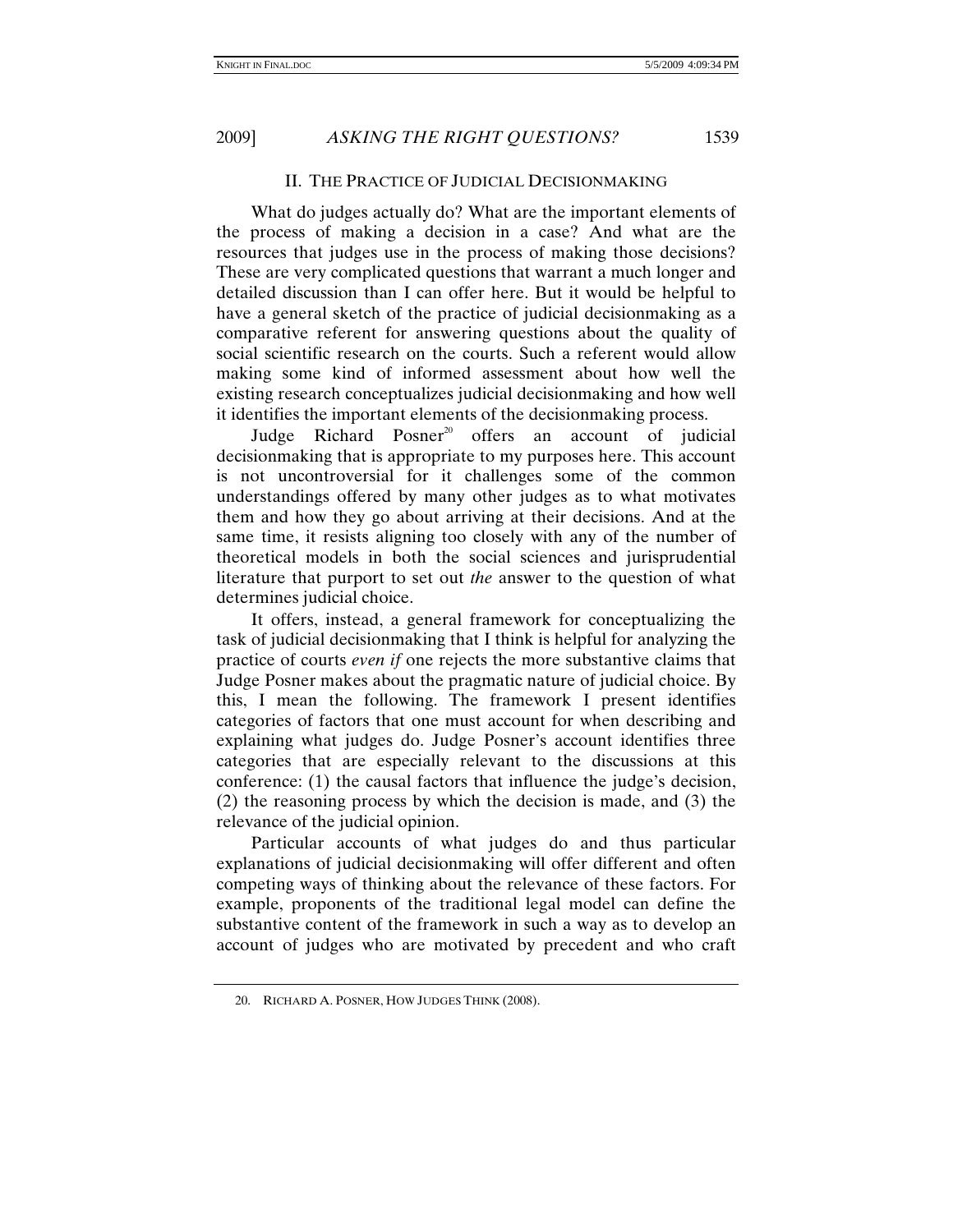opinions that are grounded in past decisions. On the other hand, committed advocates of the attitudinal model can focus on judges who are motivated by ideological values and policy preferences and who pay less attention to the precedential value of their opinions. More importantly, for people who believe (as Judge Posner does and as I think most social scientists who study the courts really do) that the process of judicial decisionmaking is best characterized as a complicated mix of factors identified by several competing theories, the framework should allow the accommodation of this complexity and, perhaps, the distinguishing of the conditions under which different theories of decisionmaking apply.

# *A. The Causal Factors that Influence the Judge's Decision*

Consider first the way in which Judge Posner conceptualizes the factors that might influence a judge's decision. On one dimension, this is a question of judicial motivation—what is the underlying basis of judges' decisions? This is the basic question that generates the debate over the relative importance of precedent and preferences. On another dimension, this is a more general question about the various sources that a judge may rely upon in arriving at a decision.

Judge Posner adopts a broad conception of these factors in his discussion of what might appropriately be characterized as the "law" on which judges base their decisions:

The true middle ground, as long ago explained by Roscoe Pound, is a tripartite conception of law as legal doctrines (rules and standards), techniques for deriving and applying doctrines (techniques such as *stare decisis*—decision according to precedent which often means distinguishing or overruling a precedent), and social and ethical (in a word, policy) views. $21$ 

He elaborates on this point:

"Law" in a judicial setting is simply the material, in the broadest sense, out of which judges fashion their decisions. Because the materials of legalist decision making fail to generate acceptable answers to all the legal questions that American judges are required to decide, judges perforce have occasional—indeed rather frequent—recourse to other sources of judgment, including their own political opinions or policy judgments, even their idiosyncrasies.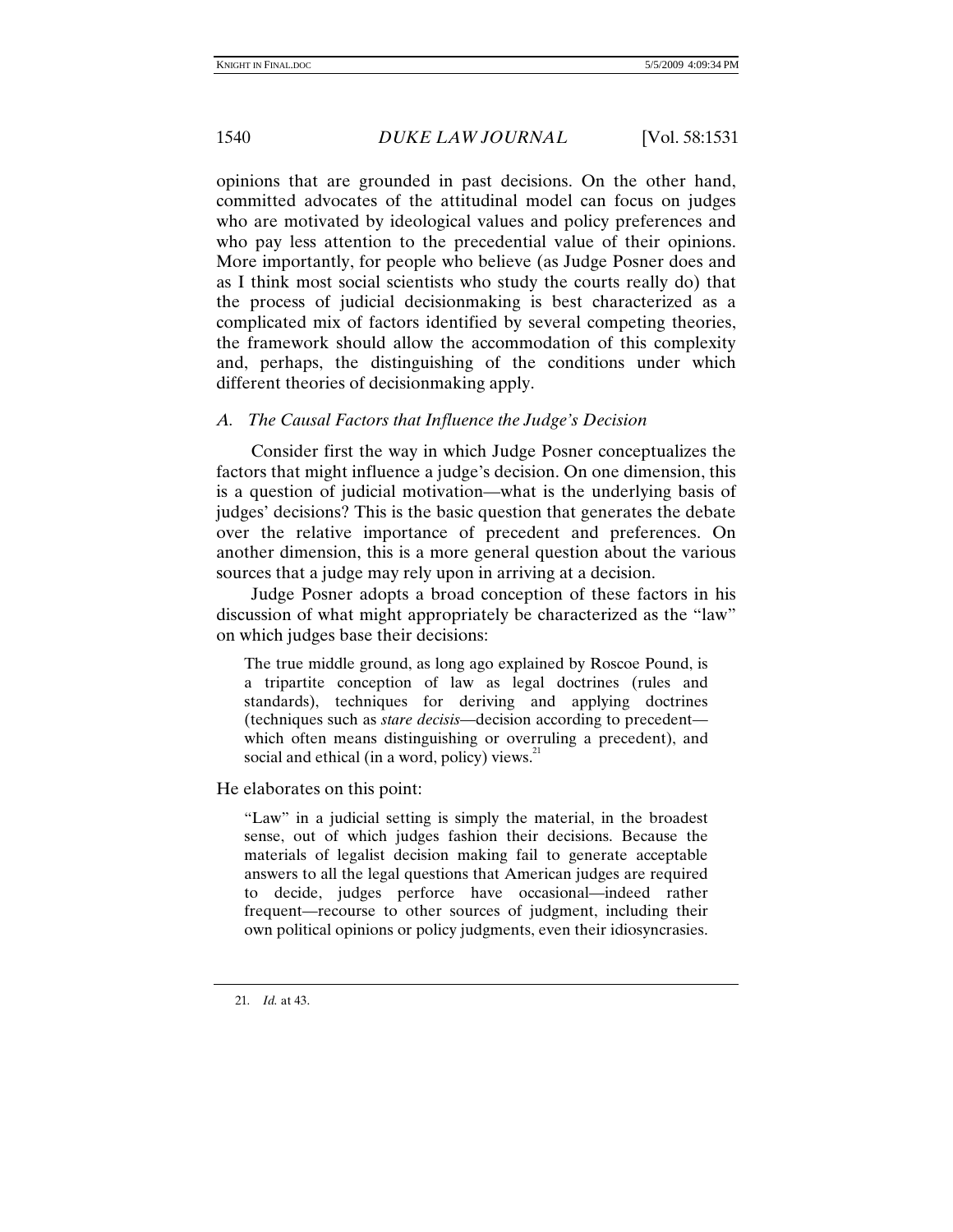2009] *ASKING THE RIGHT QUESTIONS?* 1541

As a result, law is shot through with politics and with much else besides that does not fit the legalist model of decision making.<sup>22</sup>

This highlights one important set of factors that should enter into a social scientific study of courts: the causal factors, including motivation, that influence the judge's choice.

# *B. The Reasoning Process by which the Decision Is Made*

Second, consider Judge Posner's conception of the process of judicial reasoning through which the various causal factors are weighed to produce the decision. Judge Posner begins by rejecting a strict adherence to the legalist model: "It might seem that judges would legislate only after they had tried and failed to decide a case by reference to the orthodox materials of legislative text and precedent. Some judges do proceed in that way. But others reverse the sequence."<sup>23</sup> Judge Posner argues that some are motivated primarily by policy concerns:

They start by making the legislative judgment, that is, by asking themselves what outcome—not just who wins and who loses, but what rule or standard or principle enunciated in their judicial opinion—would have the best consequences. Only then do they consider whether that outcome is blocked by the orthodox materials of legal decision-making, or, more precisely, whether the benefits of that outcome are offset by the costs that it would impose in impairing legalist values such as legal stability.<sup>24</sup>

He acknowledges that others are, in fact, motivated by the pursuit of precedent:

An equally pragmatic judge might start the other way around, by asking himself whether the issue in the case was ruled by statutory language, precedent, or some other orthodox source of law that it would be a mistake to disregard. The lawyers in the case would have hurled at him general statements, drawn from cases and statutes, that covered the case as a matter of semantics. But he would want to determine whether the authors of those statements had been referring to the kind of issue confronting him in this case. If not, he would have to make a legislative judgment. $^{25}$ 

<sup>22</sup>*. Id.* at 9.

<sup>23</sup>*. Id.* at 84.

<sup>24</sup>*. Id.*

<sup>25</sup>*. Id.*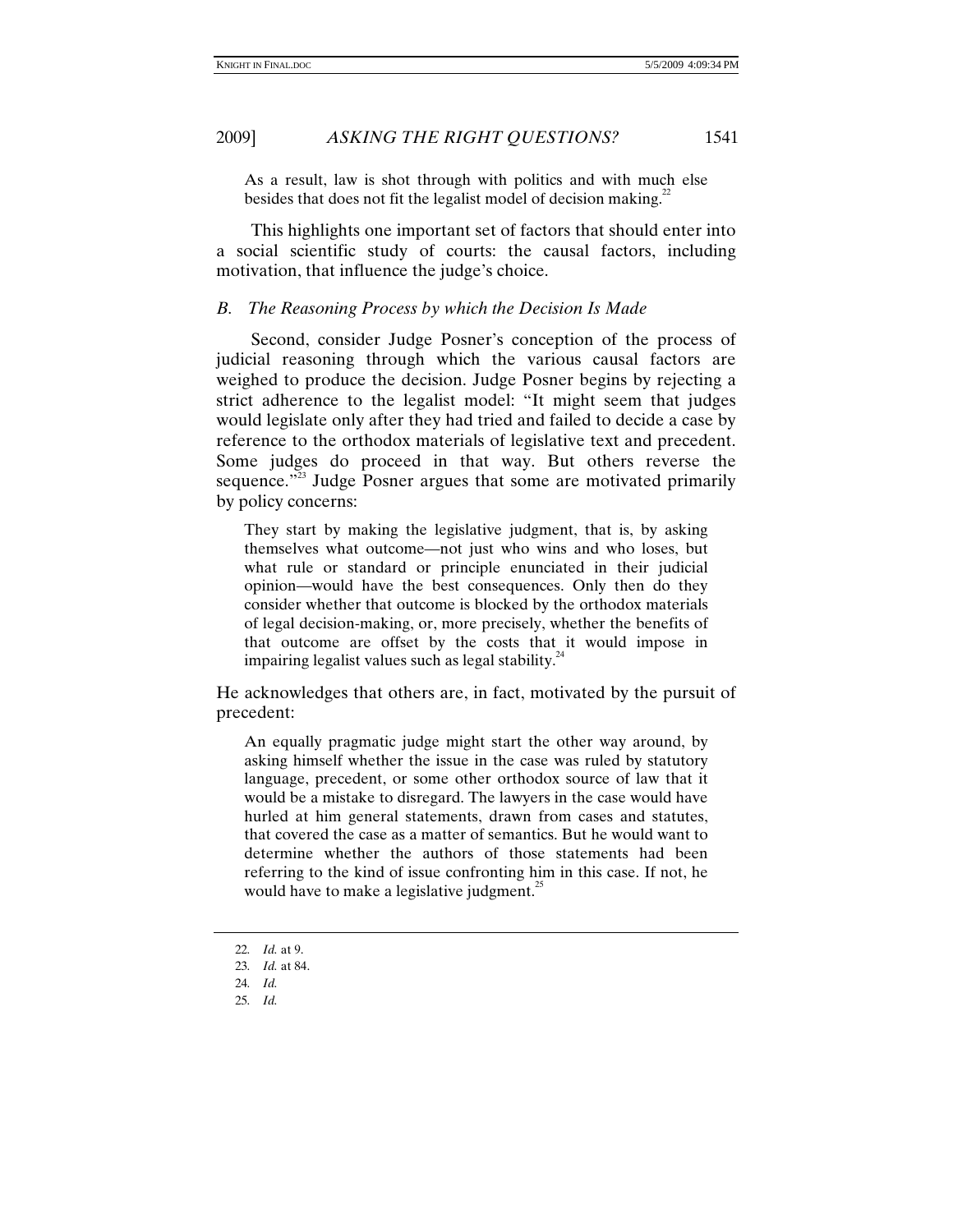Nonetheless, Judge Posner argues that circumstances beyond the control of any particular judge (the inevitable uncertainty and ambiguity in the existing law and the necessity, in most cases, of having to render a decision) forces judges, in the end, to balance a variety of factors in the course of their reasoning:

Most judges blend the two inquiries, the legalist and the legislative, rather than addressing them in sequence. Their response to a case is generated by legal doctrine, institutional constraints, policy preferences, strategic considerations, and the equities of the case, all mixed together and all mediated by temperament, experience, ambition, and other personal factors. A judge does not reach a point in a difficult case at which he says, "The law has run out and now I must do some legislating." He knows that he has to decide and that whatever he does decide will (within the broadest of limits) be law; for the judge as occasional legislator is still a judge.<sup>26</sup>

This highlights a second set of factors that should reasonably enter into a social scientific study of courts: the ways in which judges balance the various causal factors and, if possible, the conditions under which one or another set of factors might control.

## *C. The Relevance of the Judicial Opinion*

Third, Judge Posner emphasizes that the practice of judicial decisionmaking, as defined by the institutional structure of most legal systems, dictates that judges subsequently explain and justify their decisions through some kind of publicly articulated opinion.<sup>27</sup> There are a number of important points introduced by the requirement of an opinion, relevant to my present discussion, that need to be highlighted. First, the judge's opinion may be unrelated to the actual factors that were influential in deciding the case. Judge Posner discusses this in terms of the unconscious nature of many decisions, but his point is equally relevant to the other types of factors (for example, the intentional priority of policy over precedent) that may weigh heavily in a judge's actual decision:

The role of the unconscious in judicial decision making is obscured by the convention that requires a judge to explain his decision in an opinion. The judicial opinion can best be understood as an attempt to explain how the decision, even if (as is most likely) arrived at on

<sup>26</sup>*. Id.* at 84–85.

<sup>27</sup>*. Id.* at 110–11.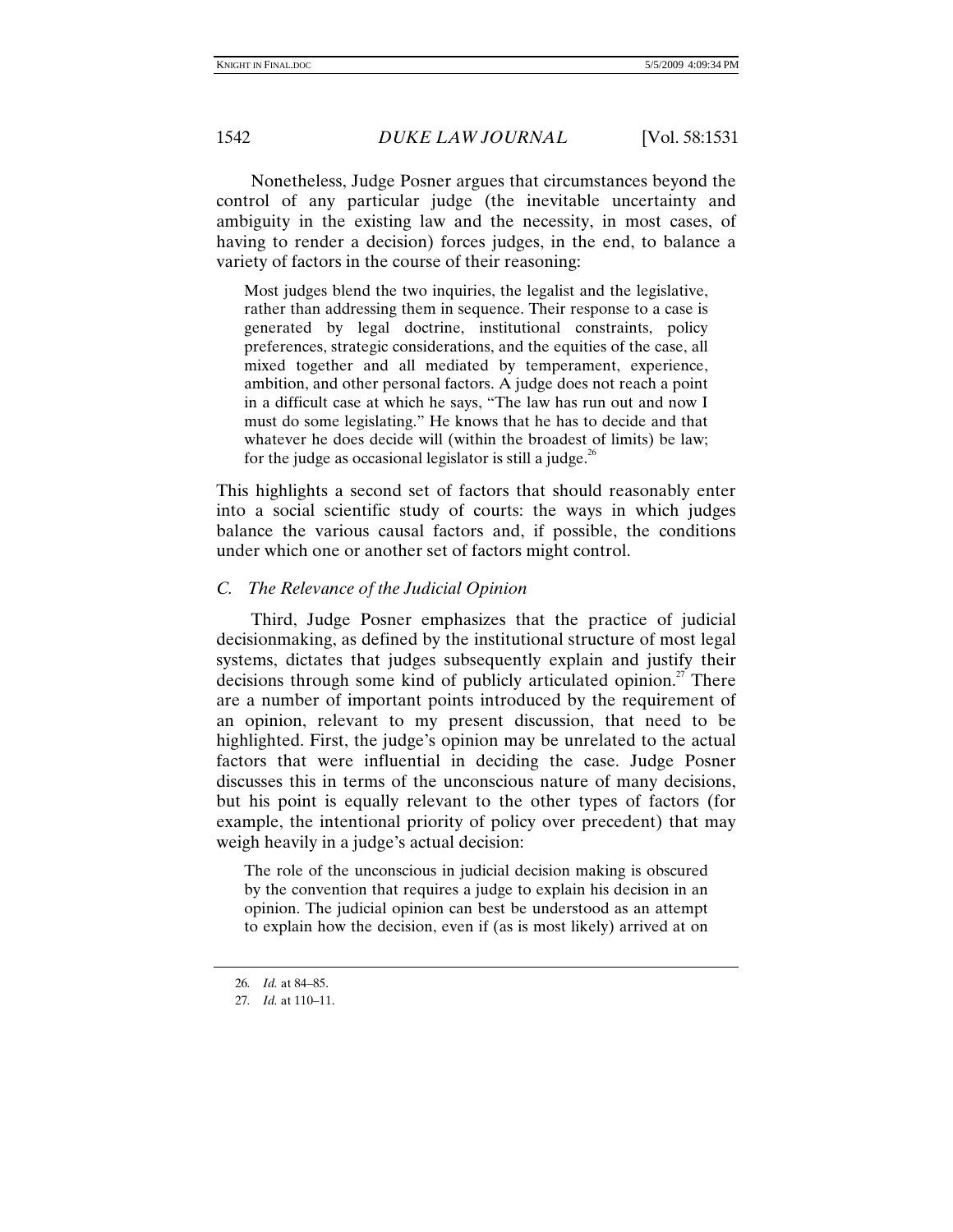the basis of intuition, could have been arrived at on the basis of logical, step-by-step reasoning. That is a check on the errors to which intuitive reasoning is prone because of its compressed, inarticulate character ....<sup>2</sup>

Second, the opinion is commonly produced after a decision on the vote on the merits:

It is an imperfect check, however, because the vote on how the case shall be decided precedes the opinion; and though it might be otherwise, most judges do not treat a vote, though nominally tentative, as a hypothesis to be tested by the further research conducted at the opinion-writing stage. That research is mainly a search for supporting arguments and evidence.<sup>29</sup>

Third, Judge Posner emphasizes the important way in which the opinion itself affects the substantive content of the law:

The first decision in a line of cases may be the product of inarticulable emotion or hunch. But once it is given articulate form, that form will take on a life of its own—a valuable life that may include binding the author and the other judges of his court (along with lower-court judges) and thus imparting needed stability to law through the doctrine of precedent, though a death grip if judges ignore changed circumstances that make a decision no longer a sound guide. Opinions create, extend, and fine-tune rules; they are supplements to constitutional and other legislative rules.<sup>30</sup>

Fourth, the offering of the opinion has an important justificatory function. Through the practice of offering an opinion, judges seek to enhance the legitimacy of the decision in particular and the judicial system in general. Judge Posner puts this last point in terms of the extent to which the judge's decision on the merits and the accompanying opinion conforms to what is commonly accepted in the community as the "law": "But since it is a public document, it can be scrutinized for conformity to the norms of the judicial process, and in particular for the degree to which it gives legalism its due."<sup>31</sup> This last claim, however, should not be taken as an acceptance on Judge Posner's part of the commonly held view that judicial legitimacy is a function of narrow conformity to legal precedent. To the contrary, he

<sup>28</sup>*. Id.* at 110 (footnote omitted).

<sup>29</sup>*. Id.* at 110–11.

<sup>30</sup>*. Id.* at 111.

<sup>31</sup>*. Id.*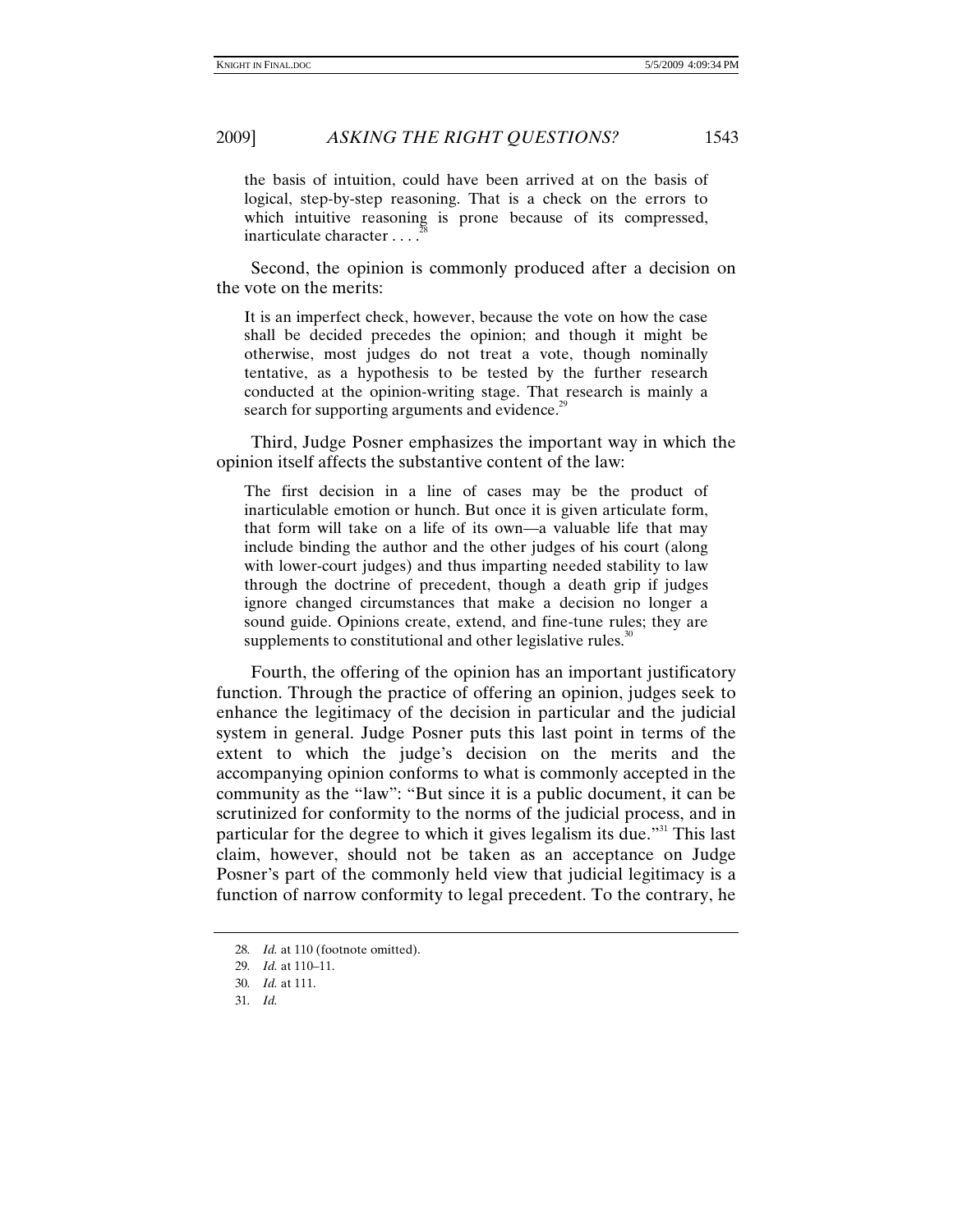casts the net of judicial legitimacy more broadly than it is often depicted:

when we say that a judge's decisions are in conformity with "the law," we do not mean that we can put his decisions next to something called "law" and see whether they are the same. We mean that the determinants of the decisions were things that it is lawful for judges to take into account consciously or unconsciously. A judge is not acting lawlessly unless there is no authorized method by which he could deny some claim that a litigant was urging on him, yet he denied it nevertheless.<sup>32</sup>

In emphasizing the importance of opinion writing as a justificatory practice and thus a potentially necessary element of explanations of judicial decisionmaking, one need not address the question of what makes any particular determinant of a judicial decision lawful or legitimate. For my purposes here it is enough to acknowledge that there are, as Judge Posner suggests, social processes that give various factors, various sources of law, legitimacy in the eyes of the relevant community and thus make them lawful for purposes of judicial decisionmaking. The most straightforward example is judicial precedent and the legitimate ways in which it can be established. Another category would be constitutional and statutory enactments. Focusing on informal norms and social values, instead of the more traditional factors, will cause more controversy about their legitimacy. In principle, however, the controversy should be subject to resolution through factual investigation, that is, does a legal community accept a particular norm or value as legitimate for these purposes? If so, then the factor has a certain normative legitimacy for the purpose of judicial decisionmaking. If not, then the influence of the factor on judicial choice will be deemed illegitimate and, in Judge Posner's words, unlawful. Questions such as these are relevant for normative assessments of the quality of judicial decisionmaking, a topic I discuss in Part III.

This discussion highlights a third set of factors that should enter into a social scientific study of courts: the reasons, arguments, and justifications judges offer in their opinions. These factors determine both the substantive content of the law and the normative legitimacy of their decisions.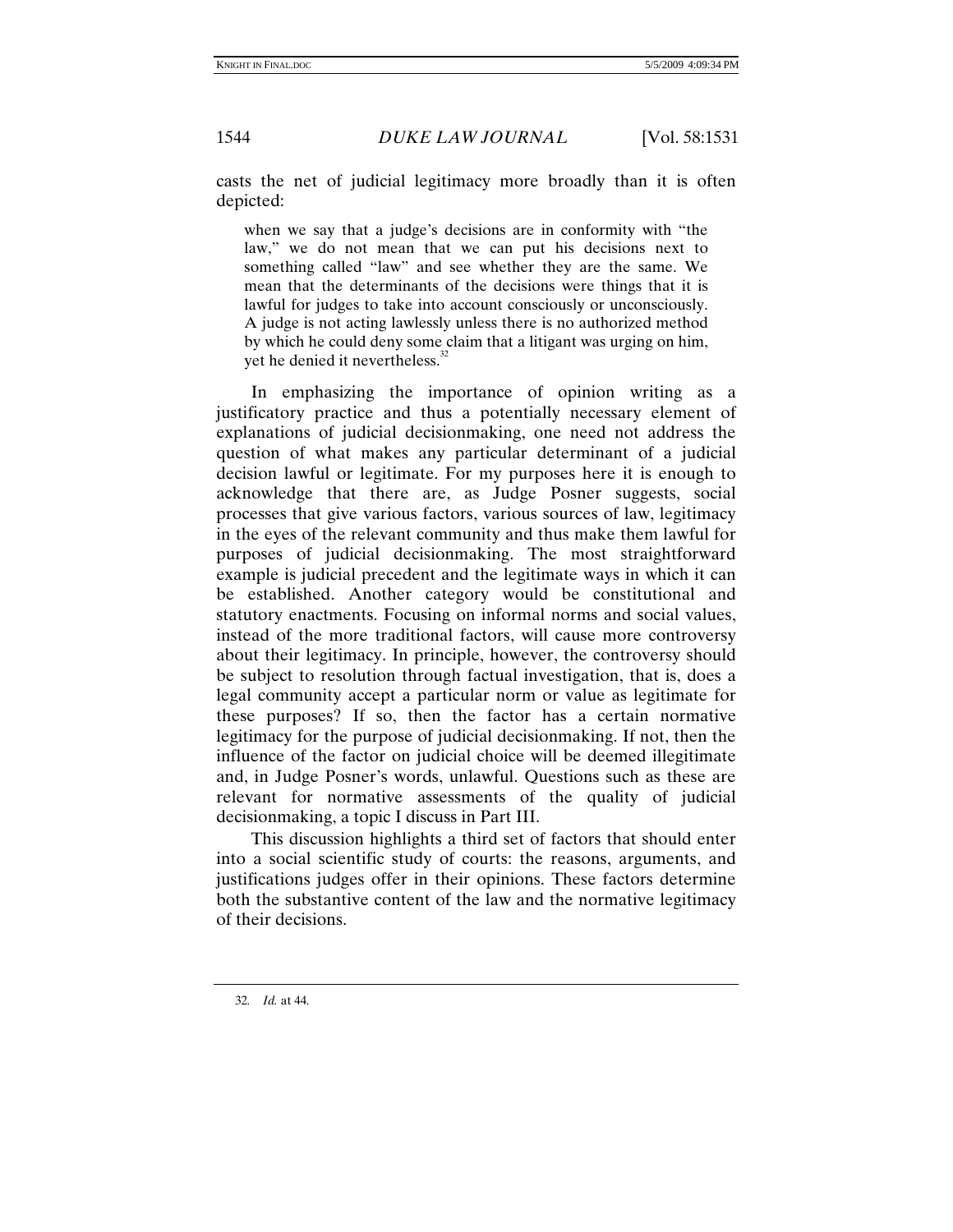# III. HOW WELL ARE EMPIRICISTS DOING?

Of the three sets of factors that are highlighted by this sketch of judicial decisionmaking, empirical social scientists have focused their attention on the first two: the causal factors that determine choice and the underlying reasoning of those decisions. The classic debate between the legal and the attitudinal models is at the center of the ongoing debate about the determinants of judicial choice. That is primarily a debate about the basic motivations of judges. To assess the relative importance of various factors that might affect judges who are motivated by ideology, empirical social scientists have engaged in detailed analyses of judicial reasoning, detailed at least to the extent that the analyses involves a balancing of factors that might affect the choice calculus. Empiricists have primarily conducted these analyses by focusing on the disposition of the case, the vote on the merits.<sup>33</sup> In doing so, they have developed several ways of characterizing the vote (including measures of the ideological direction of the vote). Here it is interesting that those law professors who have adopted social scientific approaches to study judicial decisionmaking have also adopted the vote on the merits as their primary dependent variable.

Empirical research can be contrasted with the work of formal theoretic scholars who have focused primarily on the issues of judicial reasoning (especially on collegial courts) and on the creation of judicial opinions (most recently through the case-space framework). Formal theorists have primarily dealt with the central issue of judicial motivation by assumption, relying on the work of empirical scholars finding that judges are motivated by policy concerns. They have employed models that emphasize the substantive content of the opinions rather than the dispositional vote. Although they have contended that their work has important implications for empirical studies of the courts, $34$  they have offered few, if any, insights as to exactly how the formal results would translate into empirical research on issues such as the crafting of opinions.

Upon reflection, there has been little uptake from empirical scholars of the specific recommendation that Epstein and I made to expand the focus of their analysis to those causal mechanisms that influence the substantive content of the law. Other scholars have

<sup>33</sup>*. E.g.*, SEGAL & SPAETH, *supra* note 9, at 255–60.

<sup>34</sup>*. E.g.*, Lax & Cameron, *supra* note 8, at 296–97.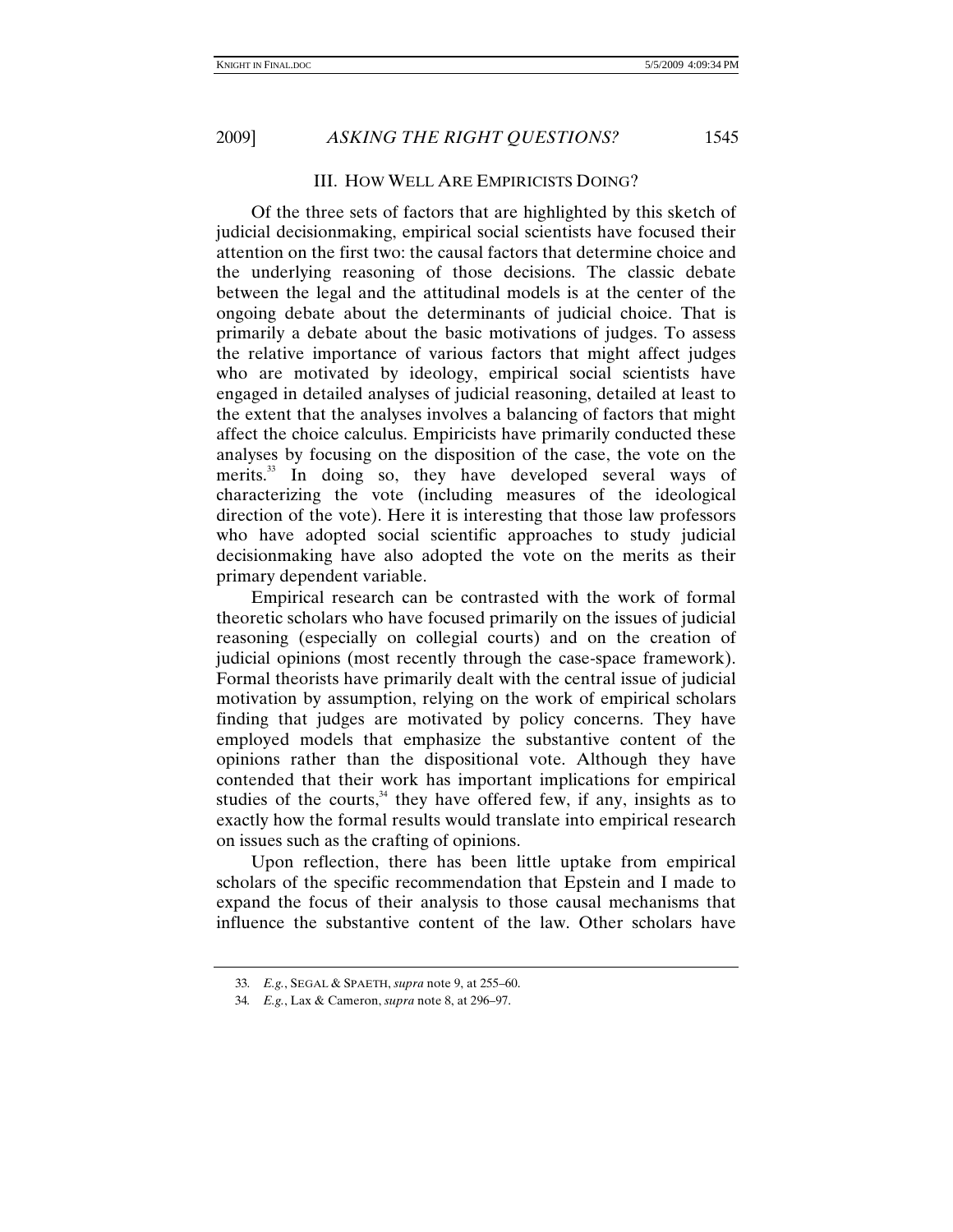noted a similar disregard of the importance of judicial opinions.<sup>35</sup> And some empiricists have begun to push research in the direction of taking the substance of judicial opinion seriously.<sup>36</sup> But these efforts, although significant and important, are few in number and they do not begin to constitute a systematic move in the direction of a new focus in the study of judicial decisionmaking.

So, to what extent does this really matter? To what extent does it matter that empirical social scientists have generally focused on the votes on the merits and not on the task of crafting of judicial opinions? In addressing this question, I want to distinguish three separate tasks that are relevant to the concerns of this conference. First, to what extent does it matter for the task of description, for offering a realistic descriptive account of what judges do? Second, to what extent does it matter for the task of explanation, for offering a persuasive explanation of what judges do? And, third, to what extent does it matter for the normative task of assessing the quality of judicial decisionmaking, for assessing how well judges do their jobs?

Let me take these up in turn. Regarding the task of *description*, I can be brief. Attention to the crafting of opinions is a very important element of an adequate description of the practice of judicial decisionmaking. But this is not really a problem for social scientists, even those who are exclusively empirical scholars, because descriptive accuracy is not a criterion by which social scientific research will, or should, be judged. The only concerns there would be about the descriptive accuracy of a social scientific account of judicial decisionmaking would be the possible implications of that accuracy for the tasks of explanation and normative assessment.

In regard to the task of *explanation*, the implications of focusing on votes and not opinions are a function of the specific question being answered. For example, the question "does *X* affect judicial decisionmaking?" is a basic question about causal effect. The classic

 <sup>35.</sup> Barry Friedman, *Taking Law Seriously*, 4 PERSP. ON POL. 261, 262 (2006); Anna Harvey, What Makes a Judgment "Liberal"? Coding Bias in the United States Supreme Court Judicial Database 27–28 (June 15, 2008) (unpublished manuscript, on file with the *Duke Law Journal*).

<sup>36</sup>*. See, e.g.*, James J. Brudney & Cory Ditslear, *Liberal Justices' Reliance on Legislative History: Principle, Strategy, and the Scalia Effect*, 29 BERKELEY J. EMP. & LAB. L. (forthcoming 2009) (manuscript at 3–4, on file with the *Duke Law Journal*); Kevin T. McGuire et al., *Measuring Policy Content on the U.S. Supreme Court*, J. POL. (forthcoming) (manuscript at 3, on file with the *Duke Law Journal*); Tom S. Clark & Benjamin Lauderdale, Locating Supreme Court Opinions in Doctrine Space 1 (Sept. 15, 2008) (unpublished manuscript, on file with the *Duke Law Journal*).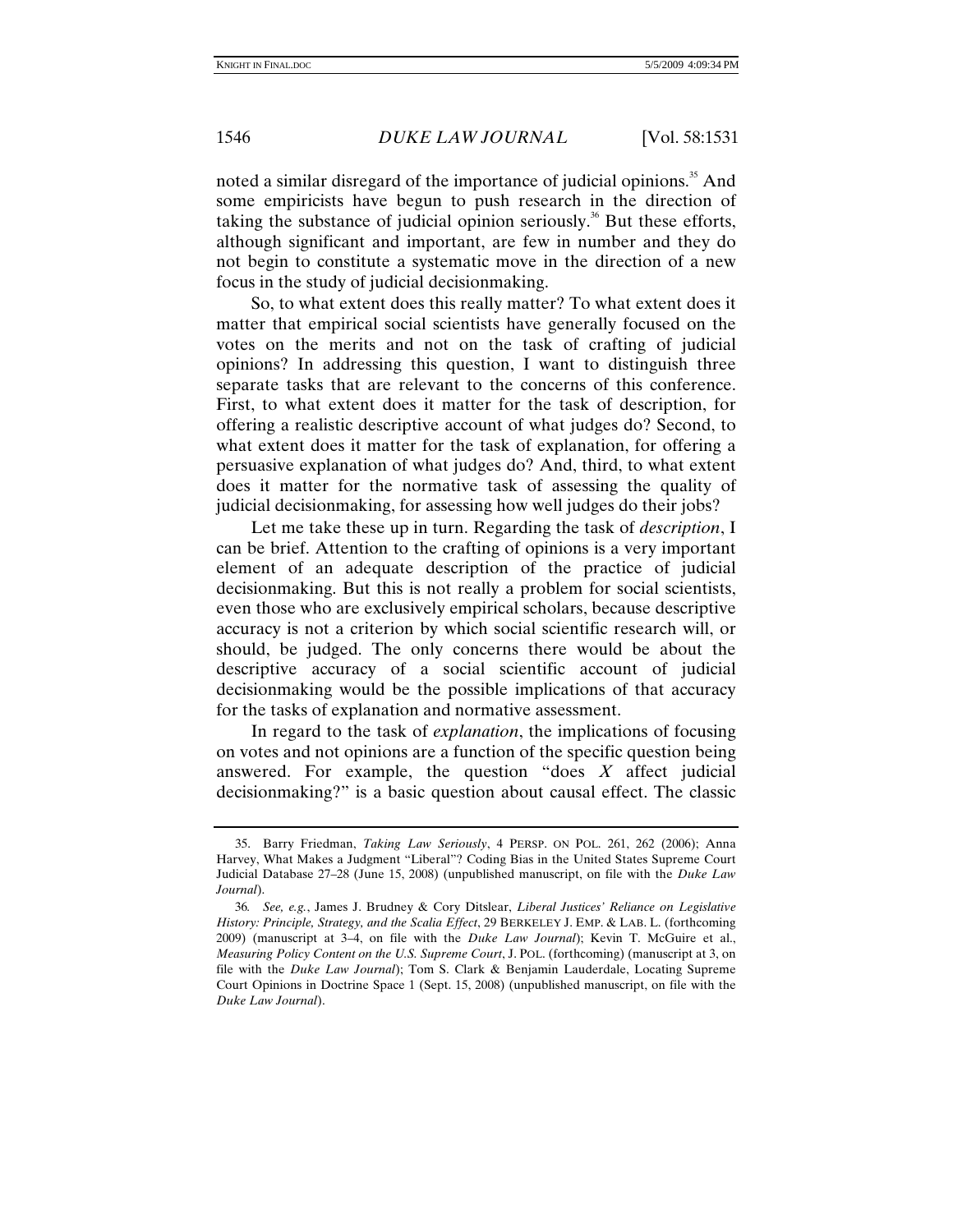example of this is the question of whether judges' ideologies or policy preferences affect their decisions. Similar studies have analyzed the causal effect of a variety of additional factors (for example, amicus curiae briefs, oral argument, other governmental actors, and public opinion). $37$  These are the types of effects that are important to know about when making a prediction about the outcomes of future cases. For these types of questions, causal effect is primarily a yes or no issue and the dispositional vote is an adequate measure of judicial choice. The value of this measure has been demonstrated repeatedly in the debate between legalists and realists, as the overly simplistic conception of the causal role of precedent endorsed by the legalist model has been consistently undermined.<sup>38</sup>

Conversely, the question "which factor, *X* or *Y*, has a more significant effect on judicial decisionmaking?" is about the relative importance of the factors that might affect judicial choice. This is the type of question to ask when attempting to explain the balancing of factors that is entailed by the sketch of judicial reasoning. Here again are basic questions of causal effect. And again the dispositional vote is a reasonably good measure for purposes of answering these kinds of questions.<sup>39</sup>

On the other hand, answering the question "*how* does *X* affect judicial decisionmaking?" is a task of identifying and specifying causal mechanisms. Consider, for example, the question of how past precedent affects judicial decisionmaking. One approach to this question follows from the traditional legal model: assume that judges are motivated to answer legal questions according to precedent and then analyze the way past precedent determines their choices in particular cases. An alternative approach comes out of the strategic model of judicial decisionmaking.<sup>40</sup> From my perspective it offers a

<sup>37</sup>*. See* sources cited *supra* note 11.

<sup>38</sup>*. See, e.g.*, Theodore W. Ruger et al., *The Supreme Court Forecasting Project: Legal and Political Science Approaches to Predicting Supreme Court Decisionmaking*, 104 COLUM. L. REV. 1150, 1154–55 (2004).

 <sup>39.</sup> There is one problem, however, with relying on the dispositional vote in such cases. It is the problem of behavioral equivalence. This occurs when both variables under consideration would predict the same decision on the merits. In such situations it is impossible to discern which factor, if either, is exerting causal influence. The lack of a more finely grained measure of the judicial decision tends to result in the underestimation of the causal force of one of the variables. To the extent that this is a problem, it will offer further support for my argument that empiricists should focus greater attention on the substantive content of judicial opinions.

 <sup>40.</sup> For an extended discussion of the strategic approach, see EPSTEIN & KNIGHT, *supra* note 1, at 1–21.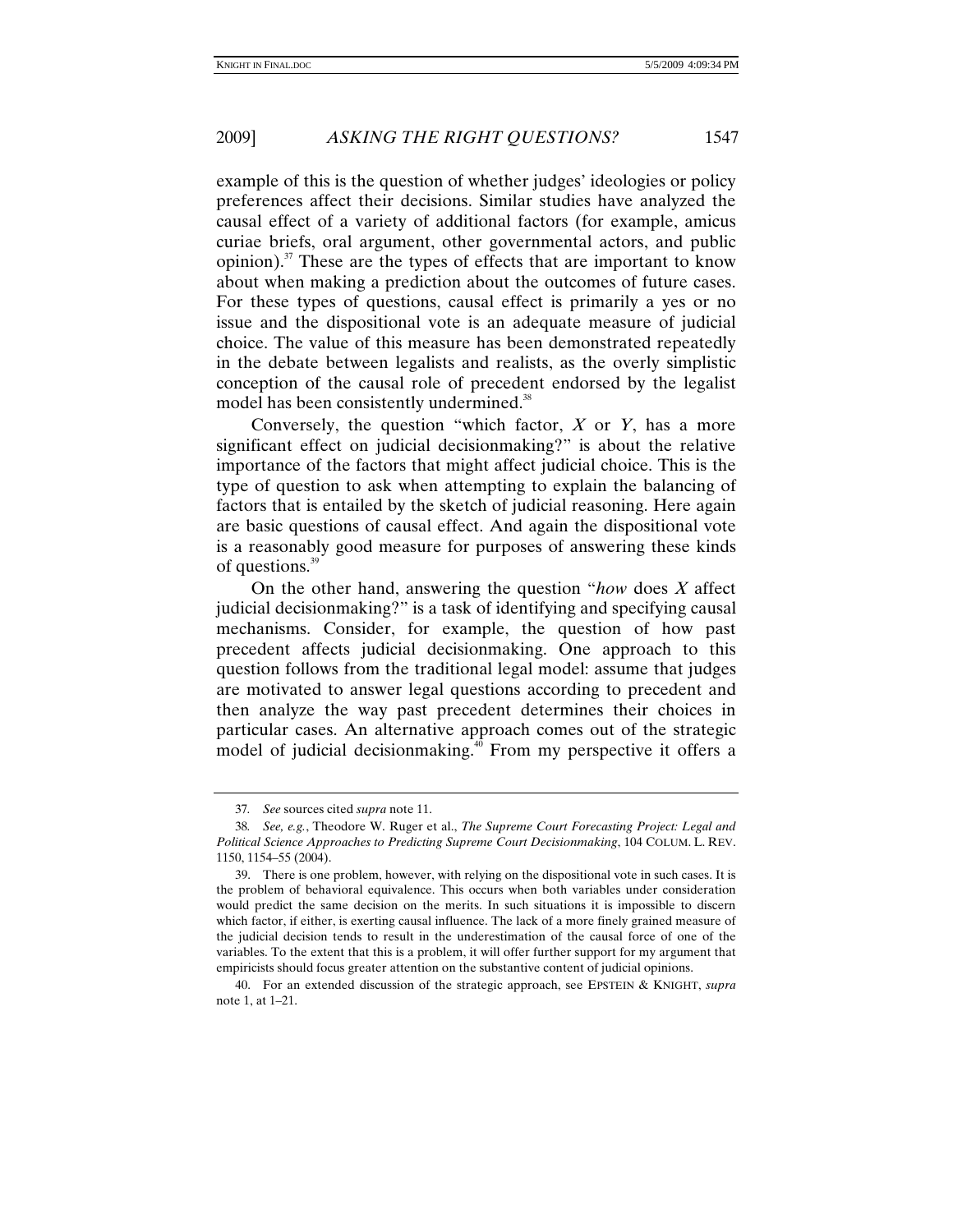much more plausible account of the way in which precedent affects the choices judges make.

This approach can be formulated in a number of different ways, depending on what the primary motivation of judges is assumed to be. In the limiting case judges are motivated totally by ideology; moving away from the limiting case, judges are motivated by some mix of factors, including ideology and concern about precedent. On the strategic account, the primary focus of the analysis would be on the ways in which precedent can affect the choices of policy-motivated judges. In *Choices*, Professor Epstein and I argued that past precedent could serve as a causal constraint on the decisions of such judges.<sup>41</sup> The logic of the constraint follows from the fact that judges are required to give a public justification, through opinion, of their decision. To the extent that past precedent is one of the factors that judges might invoke to lend legitimacy to their decisions, it can serve as a constraint on their discretion. The same causal logic can hold for any of the other factors that judges might employ in crafting their opinions.

An appropriate measure of judicial choice is necessary to test this argument, and thus to see if the "precedent as constraint" mechanism offers a satisfactory answer to the "how" question. For this type of question, the disposition of the case is an inadequate measure of the judicial decision. A more nuanced measure of the range of alternatives in the feasible choice set of a judge—that is, a measure of the substantive content of the law produced by the case is necessary to adequately explain how causal mechanisms work. To see why this is the case, consider the following characterization of the judge's choice calculus. Analytically, it is possible to conceptualize the judge's decision problem in the spatial terms commonly employed by formal theorists. The spatial conception captures the more intuitive idea that the task of judges is to render justifiable decisions that produce outcomes as close as possible to the judge's ideal decision. In an unconstrained environment, the judge would render decisions that produce the judge's most preferred outcomes. In most circumstances, however, the judge's choice will be constrained by the requirements of justification. Therefore, there should be some distance between the judge's unconstrained, preferred choice and the choice that the judge actually makes in the case. That difference is an indicator of the causal effect induced by the requirements of justification.

<sup>41</sup>*. Id.* at 40–45, 163–65.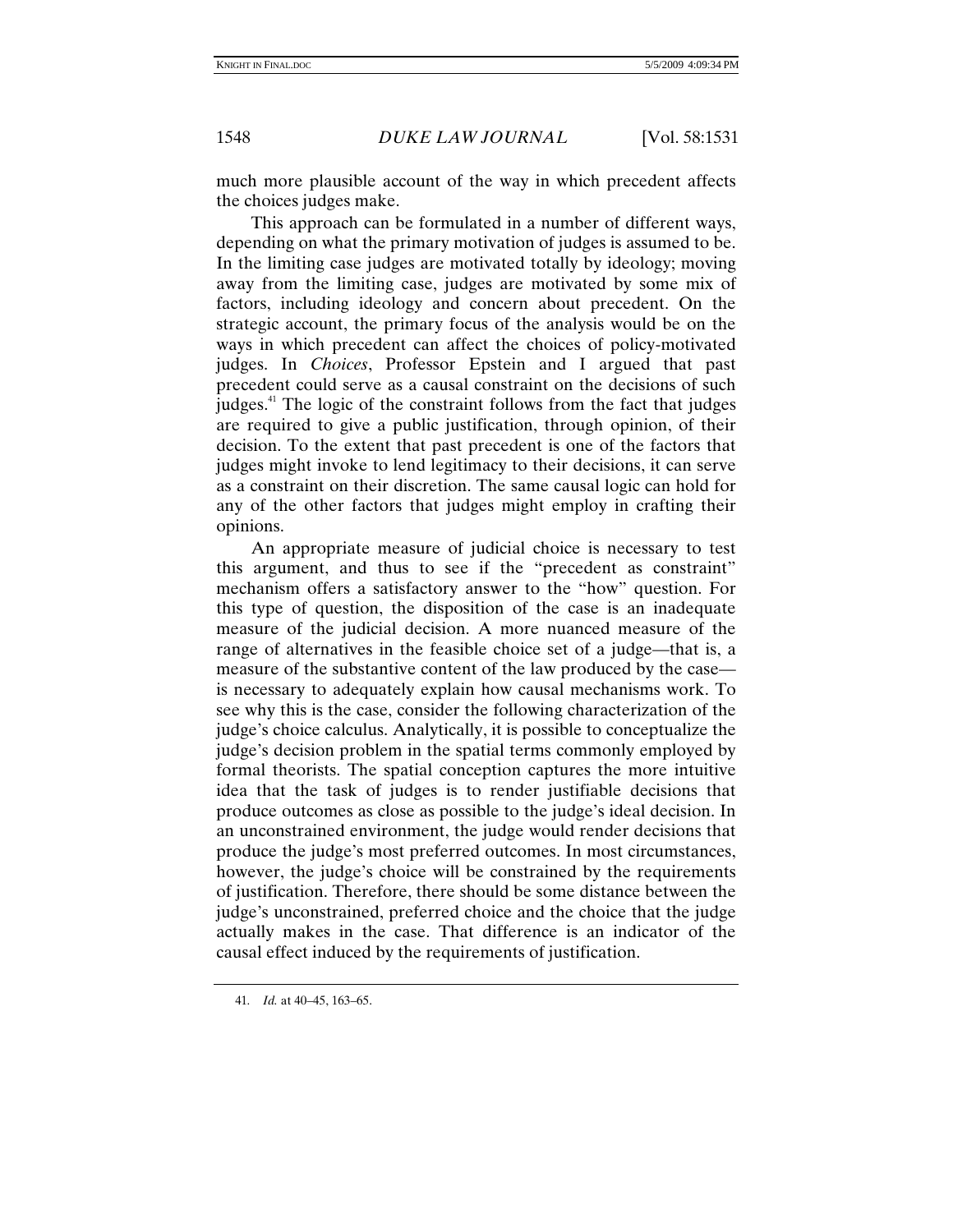To ascertain the effect of precedent it is necessary to identify some distance between what the outcome produced by the unconstrained choice would have been and the outcome produced by the publicly justifiable decision. If there is some significant distance between the two, and if the judges justify their decisions in terms of past precedent, then it is reasonable to conclude that the precedent had a constraining effect on judicial choice. Setting the particulars aside, the basic point here is that the analysis of how factors actually affect decisions will require in most cases a more refined measure of the feasible set of alternatives available to a judge than will be provided by the vote on the merits. Some measure of the substantive content of the law would satisfy this requirement. The one exception to this conclusion would be when there are very few alternatives in the judge's choice set. In such an instance, the vote on the merits might be an adequate proxy for the substantive outcome of the case. For the social scientist, the problem is that the analyst is unlikely to know about the dearth of alternatives in the feasible set without conducting a more detailed analysis of the available alternatives.

And finally, answering questions about the effects of *X* on either the substantive content of the law or on the justification of the decision involves an explicit analysis of the form and content of the judicial opinion. A narrow focus on disposition will not provide the data necessary for an adequate explanation of these issues.

In regard to the *normative* task of assessing the quality of judicial decisionmaking, the implications of an exclusive focus on the dispositional vote will depend on the criterion of assessment. If the relevant normative criterion were one of strict prohibition, "*X* is not a legitimate determinant of judicial decisionmaking," then the basic causal explanations derived from analyses of the first two kinds of questions would be sufficient for judicial assessment. Thus, focusing on the vote on the merits would be appropriate. The types of behavior covered by such prohibitions, such as explicit prohibitions of judicial corruption, however, likely constitute a very small percentage of the types of judicial activity we will want to cover in our assessments.

Adequate measures of judicial behavior are needed to extend these assessments to more general questions of judicial quality. And, from a normative perspective, this raises the basic question: measures of what? The account of judicial decisionmaking that I draw out of Judge Posner's work has a very important answer to this question, an answer that ties assessments of judicial quality to basic questions of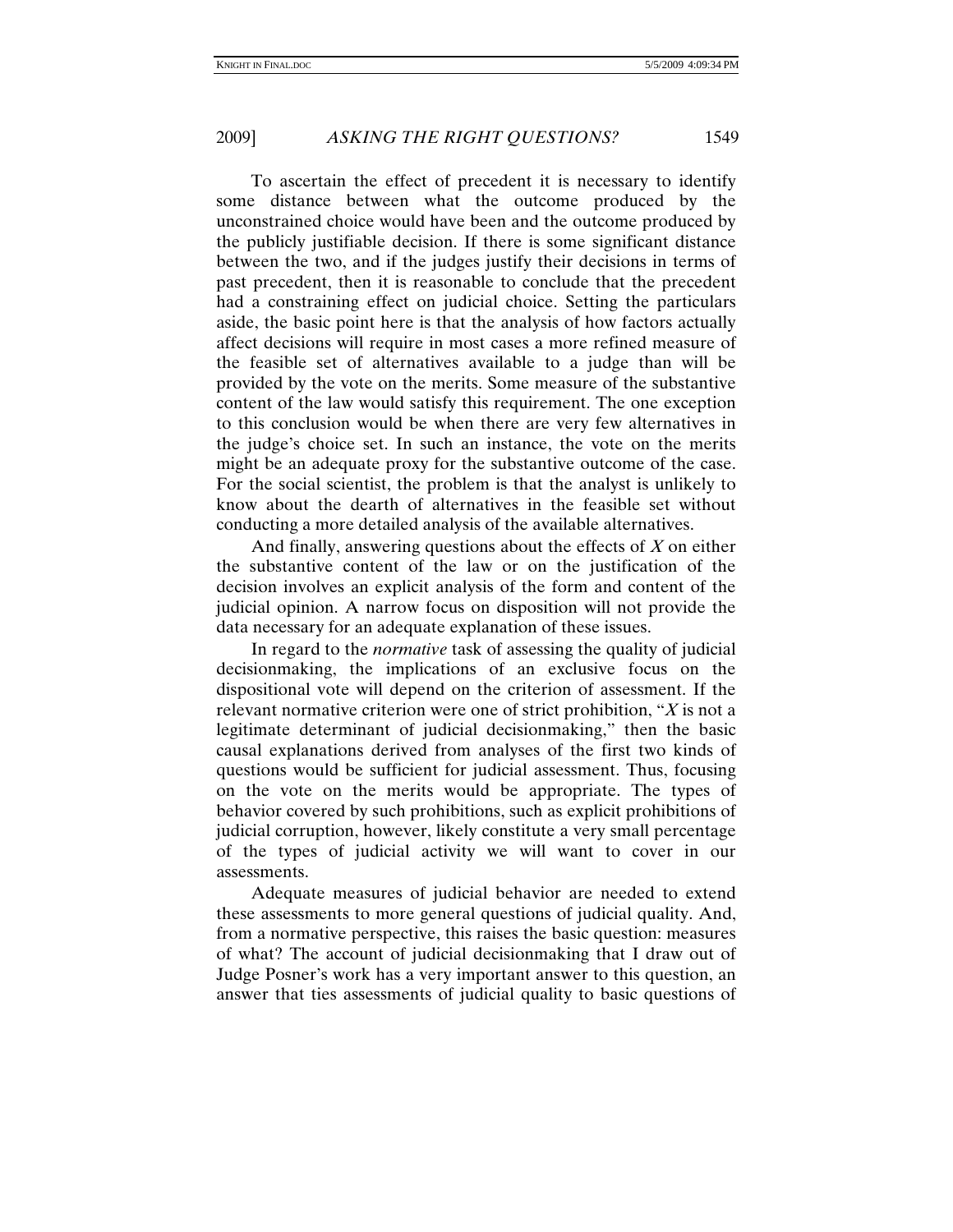judicial legitimacy. And this account has the added benefit of shedding considerable light on the contribution that social scientists might be able to make to such an assessment.

On this account, the publicly articulated nature of the judicial opinion is the key element to determining the legitimacy of judicial decisionmaking. The extent to which the judges can justify their decisions in terms of reasons deemed legitimate by the relevant community, the more legitimate both the decision and the accompanying change in the subsequent content of the law will be. And, furthermore, the central importance of the opinion for the public justification of the decision is, in principle, independent of any motivations or other factors that influenced the initial decision itself. This last point is at the very least implied by Judge Posner's account. It is made explicit in a compatible account offered by Professor H.L.A. Hart in *The Concept of Law*. 42

On my reading of their work, although they differ in many ways, Judge Posner and Professor Hart share an understanding of the institutional nature of the practice of judicial decisionmaking. Both envision the task of decisionmaking as one that involves discretion constrained by the rules and conventions of the legal system. Professor Hart, in his emphasis on the central role of rules of recognition, grounds the very legitimacy of judicial decisionmaking in the institutional dictates of the system itself. $43$  Although he adopts a more narrow conception of the dictates of the system, of the factors rendered legitimate for judicial decisionmaking, than the one I sketch here, the basic point about the significant role of a justificatory opinion is apropos. On his account, the definition of the role of the courts, as well as the standards of legitimacy and effectiveness, are derived from what Professor Hart calls the rules of recognition, the set of secondary rules that dictate how the primary rules, the laws, are to be implemented, administered, and changed.<sup>44</sup> The rules of recognition distribute authority over the different tasks involved in maintaining the legal system among various legal and political institutions. Within this distribution, the courts are primarily responsible for adjudicating controversies over how the law is to be applied in particular cases. Central to Professor Hart's understanding of these rules of recognition is that they are effective as long as they

 <sup>42.</sup> H.L.A. HART, THE CONCEPT OF LAW 112 (1961).

<sup>43</sup>*. Id.* at 111–13, 132.

<sup>44</sup>*. Id.* at 91–92.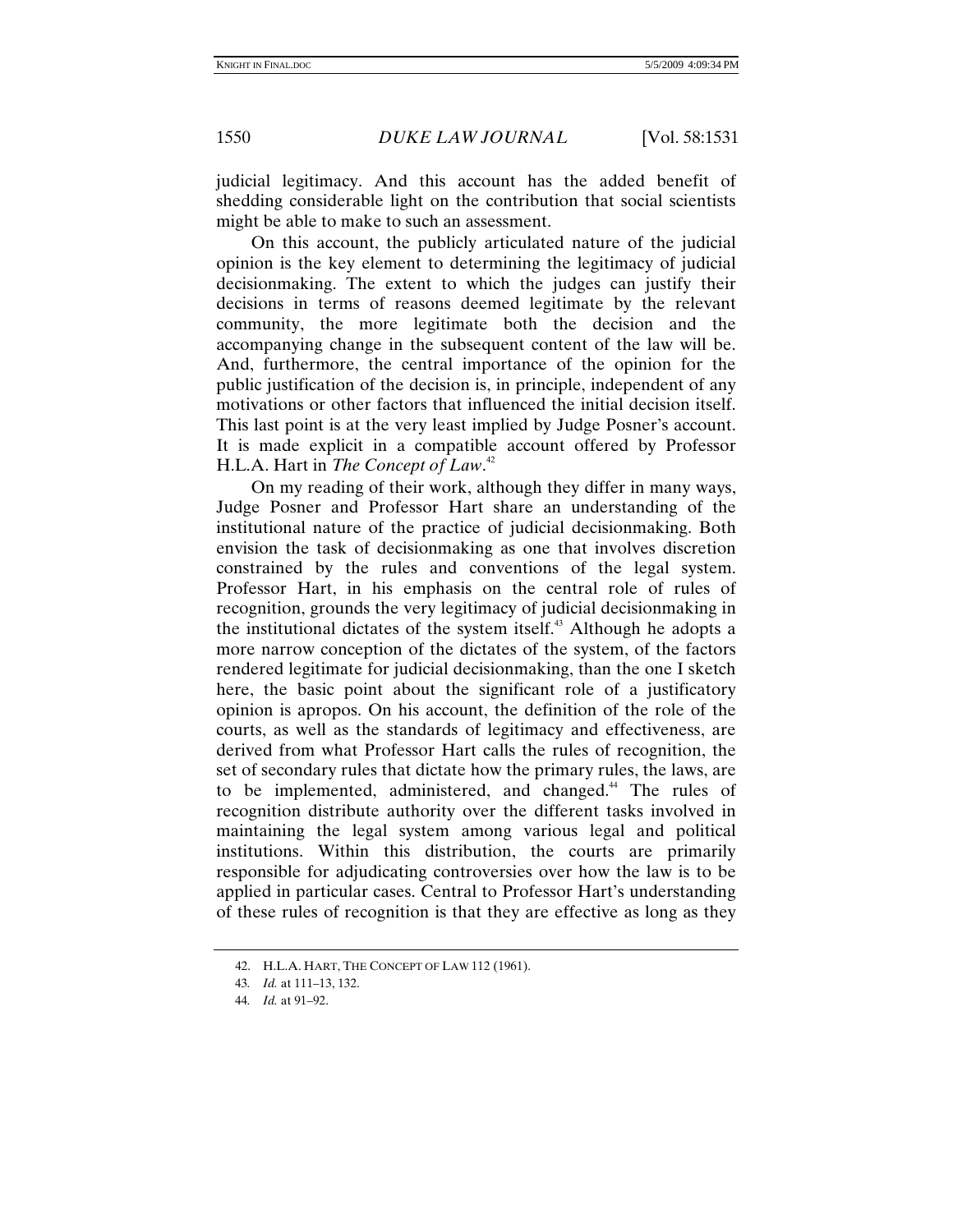garner the voluntary acceptance of the members of the community.<sup>45</sup> In this way, Professor Hart ties effective institutional performance to shared views about the legitimacy of the various institutions.

For Professor Hart, the court, more often than not in the form of unelected judges, derives its legitimacy from the particular nature of its most common form of decisionmaking, the application of primary rules to new fact situations. While acknowledging that there is always room for discretion in the application of rules, Professor Hart insists on the importance of rules even in such cases: "these activities . . . must not disguise the fact that both the framework within which they take place and their chief end-product is one of general rules. These are rules the application of which individuals can see for themselves in case after case, without further recourse to official direction or discretion."<sup>46</sup>

It is important to note that Professor Hart emphasizes the "framework" in which judges' make their decisions, highlighting the importance of institutional procedures as a precondition for the legitimacy of judicial decisionmaking. Professor Hart's justification of the court as an institution rests on the idea that judges make their decisions in an impartial way.<sup> $47$ </sup> The criteria of impartiality, when applied, serve to restrict the types of arguments that parties can effectively employ as well as the ways in which judges can justify their decisions. According to Professor Hart, in an ideal situation, an impartial judge will justify a decision in terms of predetermined rules.48 In response to the criticism that precedent citation is merely rhetoric to justify decisions made on other grounds, Professor Hart insists that

[s]ome judicial decisions may be like this, but it is surely evident that for the most part decisions, like the chess-player's moves, are reached either by genuine effort to conform to rules consciously taken as guiding standards of decision or, if intuitively reached, are justified by rules which the judge was antecedently disposed to observe and whose relevance to the case in hand would generally be acknowledged.<sup>49</sup>

<sup>45</sup>*. Id.* at 111–13.

<sup>46</sup>*. Id.* at 132–33.

<sup>47</sup>*. Id.* at 202–04.

<sup>48</sup>*. Id.* at 139–40.

<sup>49</sup>*. Id.* at 137.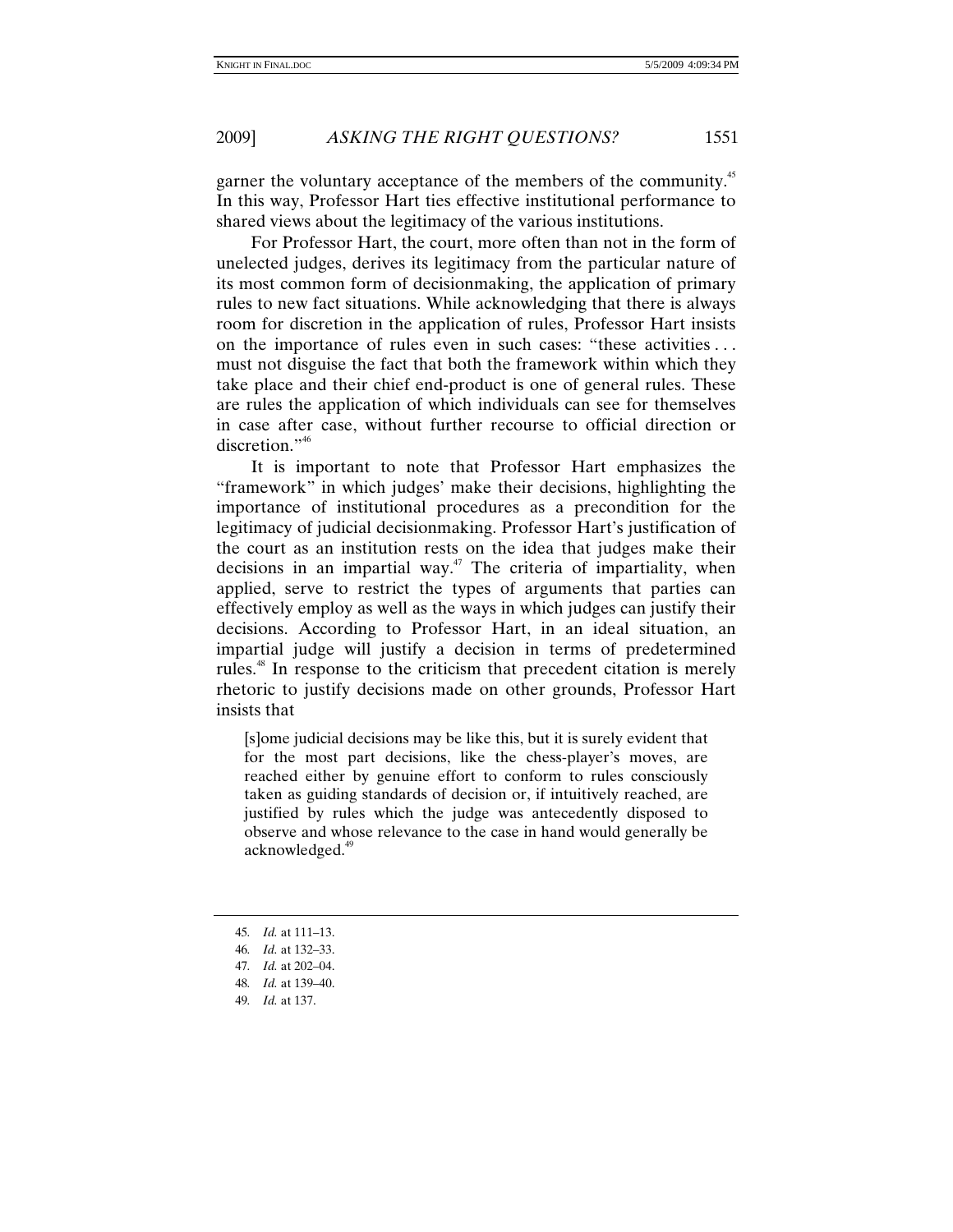Professor Hart's institutional approach to legal legitimacy, as I understand it, reinforces the importance of the publicly articulated opinion to developing an understanding of what judges do. Part of the task of judges is to make their decisions as legitimate in the eyes of the relevant community as they can. On the account I set out here, it is not a task that requires them to adhere to any particular set of factors in the process of reasoning to their decision. And this task does not place any ex ante constraints (except the usual constraints on corrupt behavior) on the factors that influence their vote on the merits. Rather, it is a task that requires judges to give an ex post justification of their decision that is consistent with the criteria of legitimacy in their community. That is, judges can use whatever means and reasons they want to arrive at their decision, but they are compelled by the dictates of legitimacy to justify that decision with reasons generally accepted by the members of the community. This is an important insight, significantly relevant for assessing the quality of judicial decisionmaking. And it is not merely an artifact of Judge Posner's broad, pragmatic conception of what judges do. This insight is an important feature of Professor Hart's positivist account that is more closely aligned with the traditional legalist conception of judicial decisionmaking.

The judicial opinion, on this account, becomes the primary focus of assessments of judicial quality. How well do judges justify their votes and their attempts to substantively alter the existing content of law? Although it may be desirable to assess the effective performance of judges on other dimensions (for example, efficiency in handling case load), the basic dimension of judicial legitimacy surely holds a certain pride of place. In a sense, it suggests a certain lexicographic ordering of dimensions of assessment: only if the criteria of legitimacy were normally satisfied would it be necessary to move on to other criteria of quality.

This argument about justification and legitimacy provides theoretical support for using measures like citation indices and reversal rates to study how well judges do their jobs. Citations may be a measure of a good decision that offers a legitimate justification for future changes in the substantive content of law; a reversal may be seen as a judgment that the justification was not legitimate. The justification for using these measures does not rest on a legalist claim that citations and reversals are indicators of the "correctness" of the decision. Rather the use is justified as a measure of the ability of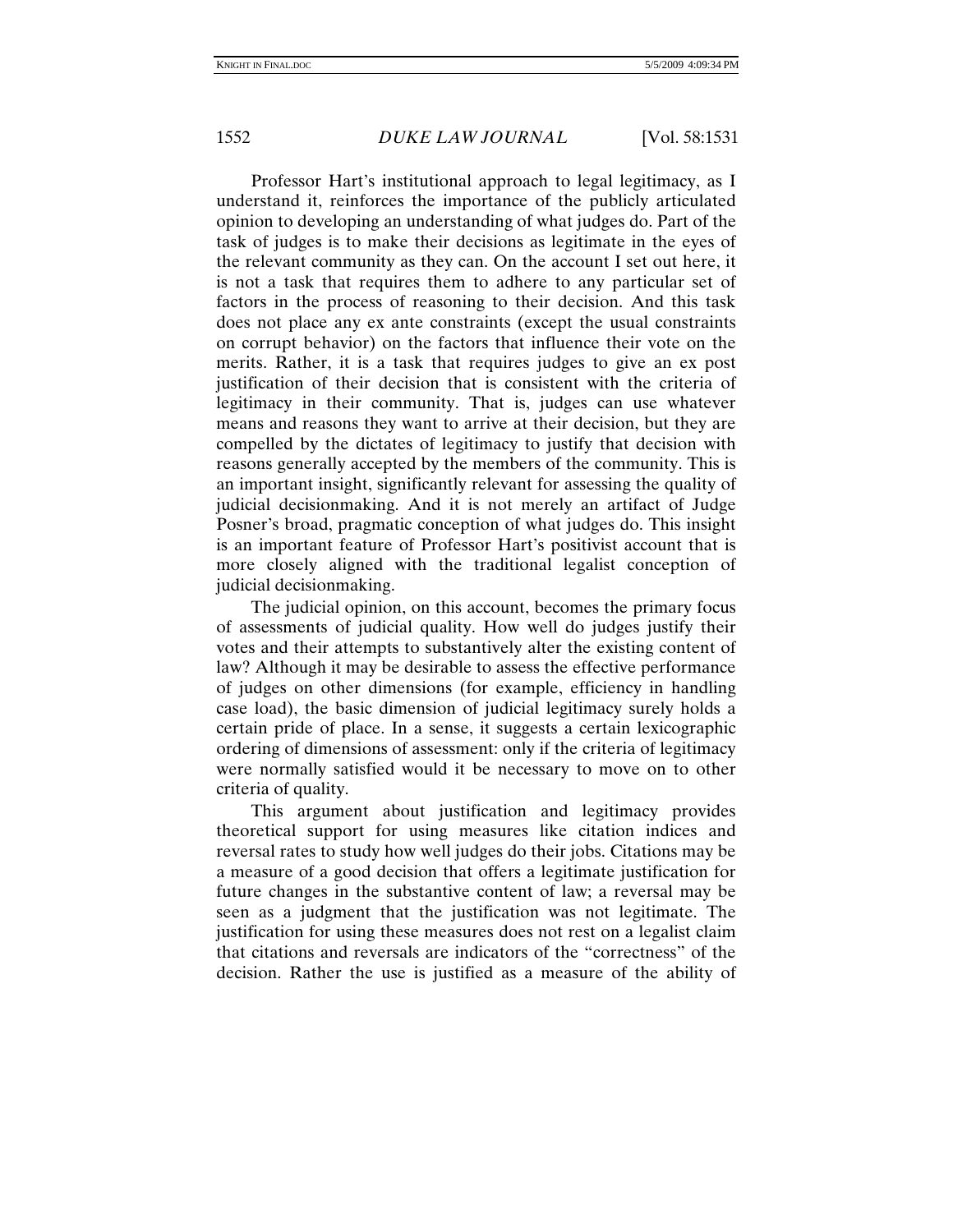judges to offer for their decisions legitimate reasons for which there is a social consensus in the legal community.

Measures of citation and reversal are, in an important sense, indirect indicators of judges' ability to justify their decisions. They are a long-term assessment of how other judges think that they have performed the primary task of their job. And citation counts will only pertain to a portion of the cases in any judge's workload. What can be made of the significant number of cases that, for various reasons, are neither cited nor reversed? If the concern is assessing judicial quality in this way, then it would be ideal to have some direct measures of the quality of judicial justification.

And this goes back to the role that empirical scholars might play in the assessment of judicial quality. The overlap between what empirical scholars study and what empirical scholars would need for an adequate assessment of judicial quality on this account is small at best. Social scientists have made their most significant contributions to the study of courts up to this point by focusing primarily on the causal factors that determine the disposition of the case. But the normative assessment of judicial quality is best served by an analysis of matters of judicial reasoning and justificatory practice and not by studies of judicial motivation.

Nonetheless, there is, in principle, a good reason to believe that the overlap between the interests of social scientists and those who want to assess judicial decisionmaking could be much broader. This is because there should be a significant overlap between explanations of how judges affect the substantive content of the law and normative assessments of how judges justify their decisions. The data is primarily the same in both cases: the arguments and reasons that they employ in their decisions are factors that affect both substantive content and judgments of legitimacy.<sup>50</sup> So, the argument for having empirical social scientists take up the recommendations that Professor Epstein and I made about a broader research focus on substantive content is reinforced by the requirements of normative assessment. But perhaps this is harder to do than we thought.

<sup>50</sup>*. See, e.g.*, Dimitri Landa & Jeffrey R. Lax, *Disagreements on Collegial Courts: A Case-Space Approach*, 10 U. PA. J. CONST. L. 305, 306 (2008).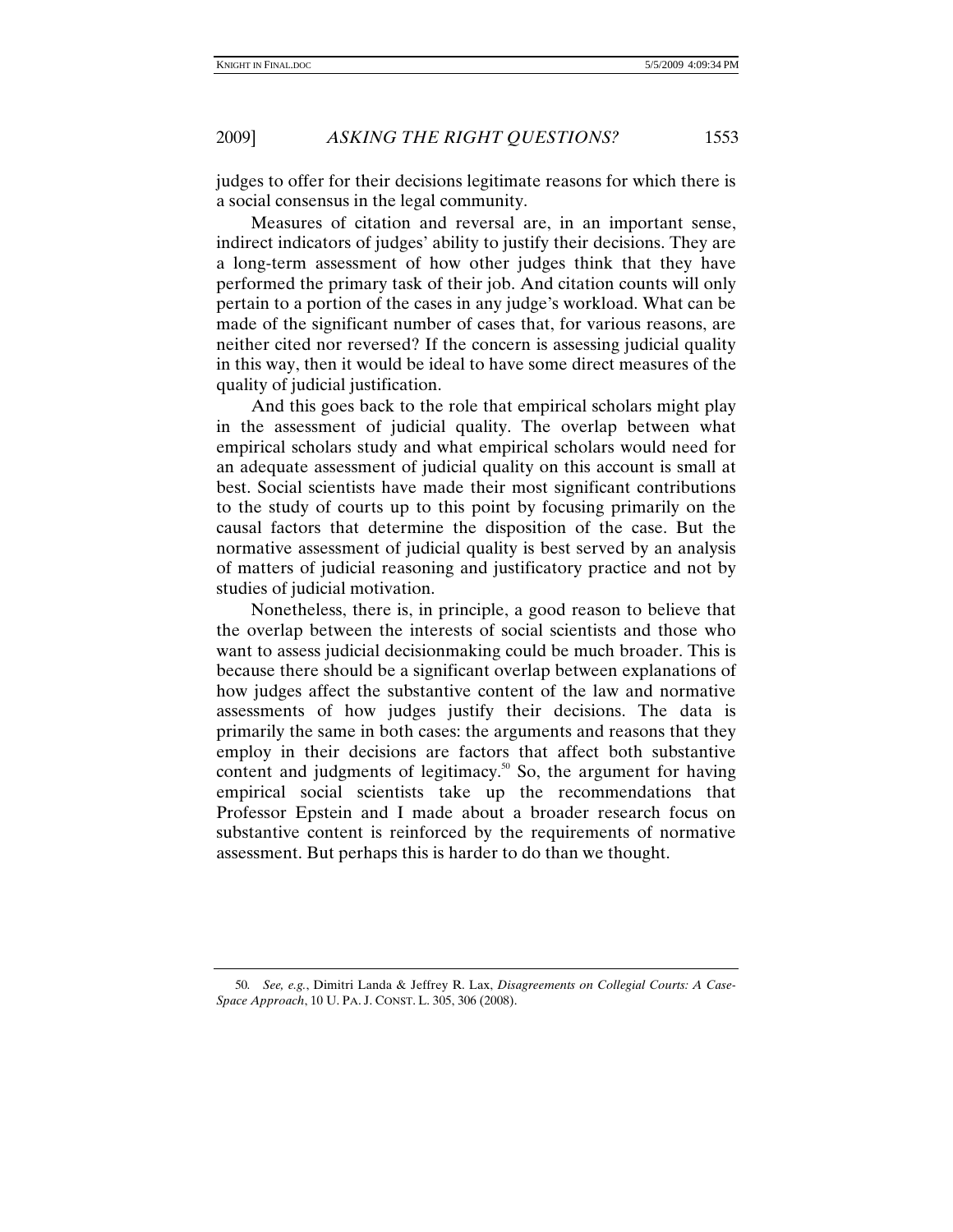### IV. IMPLICATIONS FOR FUTURE RESEARCH

Any adequate analysis of the crafting of judicial opinions would require at least two kinds of measurement: (1) a measure of the substantive content of the law and (2) measures of the sources of justification and, thus, of new law (the reasons and arguments that judges employ in their opinions). These are richer and more complex kinds of empirical evidence than commonly found in the data sets used in the study of courts. Is it reasonable to think that empirical scholars can produce measures sufficient to adequately characterize substantive content, and yet satisfy the requirements of explanation in the social sciences?

In the end the answer to this question turns on what the goal of the social sciences is, a topic much too vast to undertake here. But one common feature of most accounts of social science explanation is enough to understand what is at stake. That feature is the criterion of generalization. Social scientists seek to identify generalizations in social behavior. One of the common requirements for an adequate social explanation is the identification of causal mechanisms that apply generally to specific social situations. Generalization is a necessary, but perhaps not sufficient (this depends on having more details about the particular theory of social explanation), condition of an adequate explanation in the social sciences. How, therefore, can the desire for generalization be reconciled with what appears to be the richly detailed nature of the substance of law and legal sources? This is the basic conceptual and methodological question that needs to be answered if empirical social scientists are to extend their focus to the justificatory practices of judges. And I can only offer some speculation about this question in the remaining space here.

Regarding a potential measure of the substantive content of law, there must be a way to array, preferably on a couple of dimensions, the set of rules and principles that could be the substantive basis for a particular area of the law. This is a formidable task. Potential sources for such a measure, however, can be found in the existing social science literature. One might look to the case-space framework recently employed by formal theorists to begin to conceptualize ways of developing this measure. This approach has real analytical promise, but claims that the framework has important methodological implications for empirical studies have yet to be supported.

Another potential source might be the impressive efforts to enhance measures of judicial ideology. For example, Professors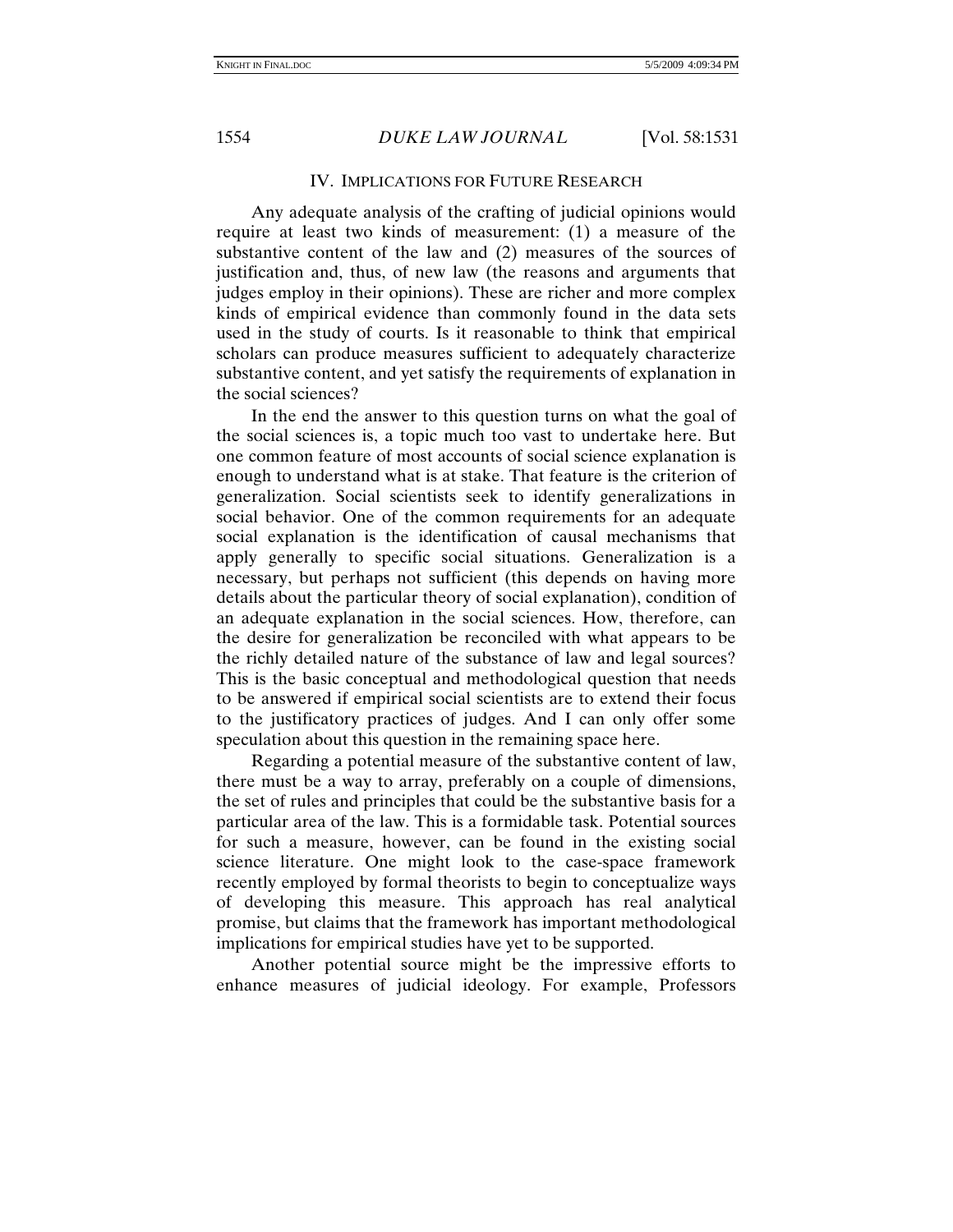Epstein, Martin, Segal and Westerland recently used the Martin-Quinn approach to judicial ideology to analyze the trends of individual Justices' votes over time.<sup>51</sup> One way to develop a measure of the feasible set of alternatives in a particular substantive area of the law might be to adopt a similar methodological strategy. Various judges' decisions could be collected in a common legal area over time and reinterpreted as plausible alternatives in the feasible set of substantive positions on that legal question.

Regarding the measures I have been calling the sources of law, the task is to find a way to develop indicators of these various sources. These factors form the basis for the reasons and justifications that judges apply in their opinions. A partial sample of the available theories of judicial interpretation can help to develop a substantial list of possibilities. They may include, but are not limited to, precedents, constitutional provisions, statutes, administrative regulations, legislative history, generally accepted social practices (for example, in the commercial law area), social norms, and basic values on which there is a social consensus in the community.

Focusing on how this wide variety of sources can be converted into data that might lead to the identification of general causal mechanisms allows them to be translated into a workable social scientific analysis. Here, I propose that the best way to do this would be to establish a set of categories of different types of sources and then seek to establish generalizable claims about the conditions under which judges are more or less likely to invoke a particular category. So, the focus would not be on the particular details of a specific argument, but rather on how the argument fits into a general framework of source categories. The primary interest of the social scientist will be how different categories of factors affect the evolution of the law or how the different categories affect the acceptance of the claims of legitimacy.

This focus on categories and conditions highlights the comparative advantage of empirical social scientists. For explanations of the substantive content of law, social scientists are better equipped to establish and document the general causal framework in which judges change and justify the law. Their comparative advantage is not the detailed analysis of the substantive path of the law in particular areas. But in pursuing their comparative advantage, empirical social

 <sup>51.</sup> Lee Epstein et al., *The Judicial Common Space*, 23 J.L. ECON. & ORG. 303, 309–21 (2007).